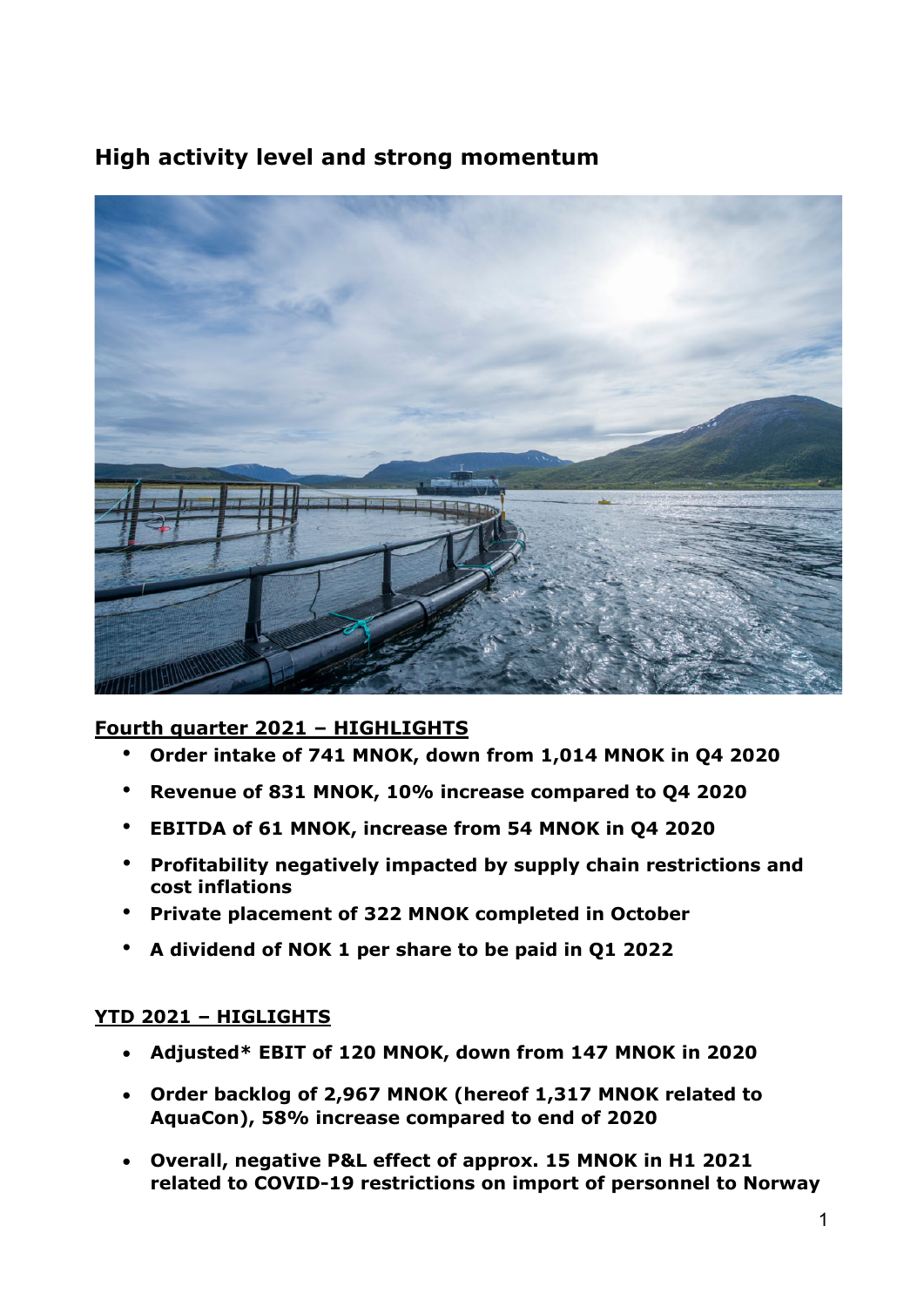\* Costs of 49,7 MNOK related to cyber-attack in Q1 21 are excluded

# **Order intake, revenues, and profits for the Group**

*(Figures in brackets = 2020 unless other is specified)* 

# **Operations and profit**

AKVA group have maintained a strong focus on the measures implemented after the COVID-19 outbreak in March 2020 to ensure the health and safety of our employees and customers, to monitor and optimize the overall liquidity in the company, to maintain the security of supply during the crisis and a steady order intake to ensure work for all in AKVA group. The COVID-19 restrictions had negative impact on the operations during the first half year of 2021. The negative implications were mainly related to travel restrictions and use of foreign workforce in ongoing operations. The travel restrictions were lifted at the end of Q2 2021 and the impact from the restrictions were limited in Q3 and Q4.

### **Quarterly order intake**

| Year                     |     | 2018           |           |           |                | 2019           |                |     |                | 2020           |     |           |     | 2021 |                |     |
|--------------------------|-----|----------------|-----------|-----------|----------------|----------------|----------------|-----|----------------|----------------|-----|-----------|-----|------|----------------|-----|
| Quarter                  | Q1  | O <sub>2</sub> | <b>Q3</b> | <b>Q4</b> | Q <sub>1</sub> | Q <sub>2</sub> | Q <sub>3</sub> | Q4  | Q <sub>1</sub> | Q <sub>2</sub> | Q3  | <b>Q4</b> | 01  | 02   | Q <sub>3</sub> | Q4  |
| Sea Based <sup>1)</sup>  | 543 | 342            | 376       | 732       | 762            | 644            | 694            | 591 | 686            | 738            | 559 | 602       | 569 | 735  | 563            | 693 |
| Land Based <sup>2)</sup> | 51  | 87             | 34        | 218       | 300            | 77             | 50             | 218 | 10             | 235            | 72  | 385       | 69  | 116  | 350            | 21  |
| Digital <sup>3</sup>     | 45  | 43             | 38        | 46        | 44             | 38             | 33             | 19  | 13             |                | 16  | 27        | 14  | 29   | 19             | 27  |
| <b>Total</b>             | 639 | 471            | 448       | 997       | 107<br>1       | 760            | 778            | 828 | 709            | 994            | 647 | 1014      | 651 | 880  | 1933           | 741 |

1) AKVA Marine Services backlog is reduced from 79 MNOK in Q2 2021 to 0 MNOK in Q3 2021, which impacts the order intake in Q3 negatively by 47 MNOK due to disposal of the subsidiary in Q3 2021.

2) Land Based includes 1,317 MNOK in order intake related to AquaCon, which is subject to financing.

3) Digital includes order intake related to Wise lausnir ehf until disposal of the subsidiary in Q3 2019.

Order intake was 741 MNOK in Q4 2021 compared to 1,014 MNOK in Q4 2020.

### **Quarterly financials**

| Year           |     | 2018           |     |                |                | 2019' |                |           |                | 2020 |     |           |     | 2021 |                |           |
|----------------|-----|----------------|-----|----------------|----------------|-------|----------------|-----------|----------------|------|-----|-----------|-----|------|----------------|-----------|
| Quarter        |     | O <sub>2</sub> | 03  | O <sub>4</sub> | O <sub>1</sub> | 02    | O <sub>3</sub> | <b>Q4</b> | O <sub>1</sub> | 02   | 03  | <b>04</b> | 01  | 02   | O <sub>3</sub> | <b>Q4</b> |
| <b>Revenue</b> | 589 | 627            | 637 | $726 -$        | 852            | 798   | 771            | 655       | 752            | 862  | 806 | 757       | 719 | 832  | 738            | 831       |

Revenues in Q4 2021 ended at 831 MNOK compared to 757 MNOK at the end of Q4 2020.

Total revenue increased with 10% compared to Q4 2020. The Sea Based segment experienced an increase in revenue compared to Q4 2020 of 12%, whilst the Digital and Land Based segments experienced an increase in revenues compared to Q4 2020 of 6% and 3%, respectively.

Depreciation and amortization for the quarter were 42 MNOK compared to 44 MNOK in the same quarter last year.

EBITDA increased from 54 MNOK in Q4 2020 to 61 MNOK in Q4 2021.

Net financial items were -19 MNOK, an increase from 0 MNOK in the fourth quarter last year. The main reason for this relates to 13,8 MNOK net increase in currency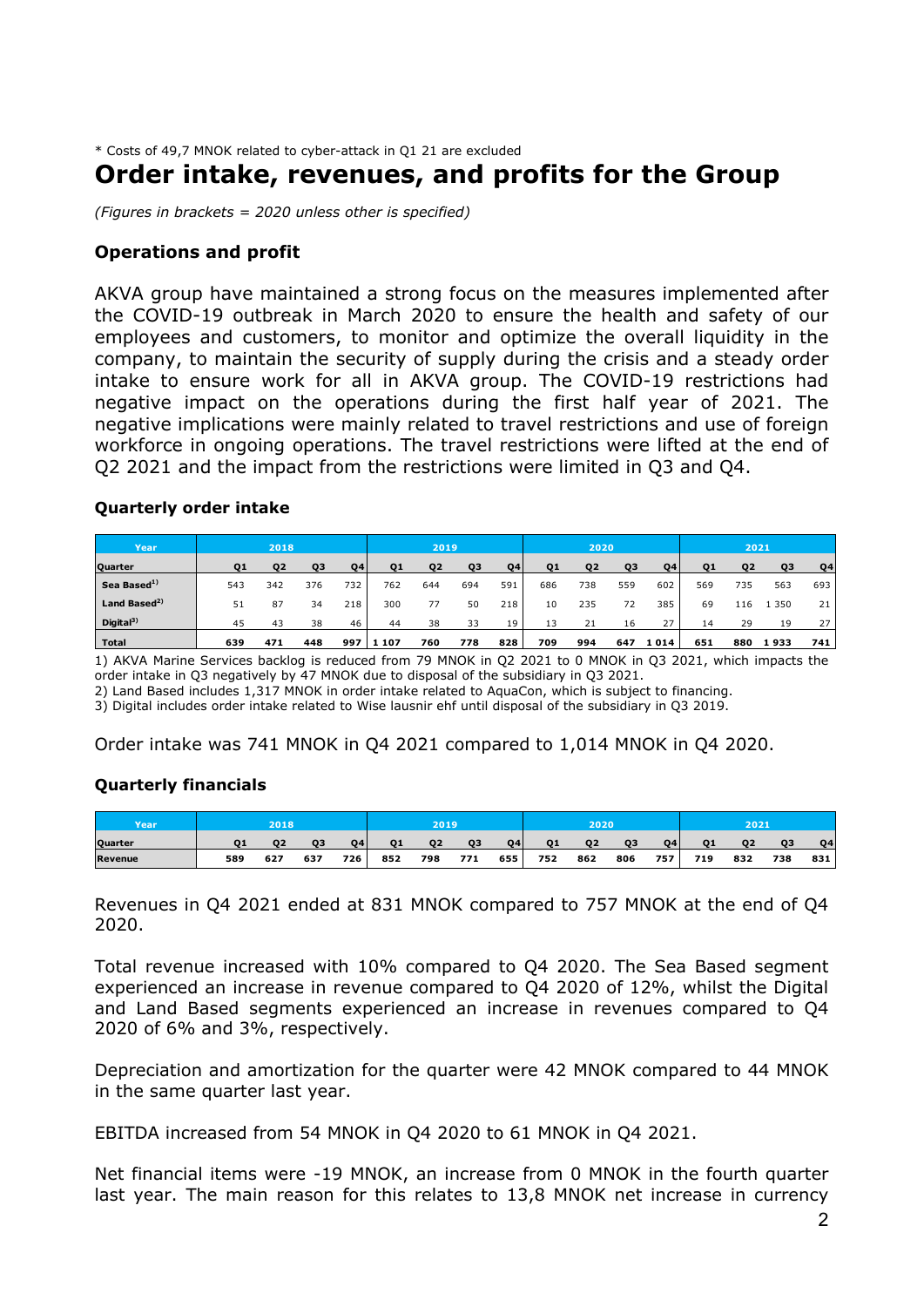loss and that the investment in Nordic Aqua Partners had a 5,2 MNOK negative impact on financial items in Q4 2021 compared to Q4 2020.

Profit before tax ended at 0 MNOK, down from 10 MNOK in Q4 2020. Estimated tax expenses were -6 MNOK in the quarter compared to 3 MNOK last year and Net Profit decreased from 7 MNOK last year to 6 MNOK in Q4 2021.

## **Business Segments & other information**

The information below shows AKVA group's three business segments, Sea Based Technology, Land Based Technology and Digital (ref. notes to the interim financial statements). Other information includes revenues by geographical region, by fish species and by OPEX/CAPEX type of revenue.



### **Revenue per segment**

# **Sea Based Technology (SBT)**

SBT revenue for Q4 2021 ended at 649 MNOK (580). EBITDA and EBIT for the segment in Q4 ended at 49 MNOK (39) and 14 MNOK (-4), respectively. The related EBITDA and EBIT margins were 7.6% (6.6%) and 2.2% (-0.7%), respectively.

Order intake in Q4 2021 was 693 MNOK compared to 602 MNOK in Q4 2020. Order backlog ended at 852 MNOK compared to 850 MNOK last year.

The revenue in the Nordic region ended at 368 MNOK (369). In the Nordic region, the order intake was 384 MNOK (333) in the fourth quarter, and the order backlog was 428 MNOK (500) at the end of December 2021.

In the Americas region, the revenue was 157 MNOK, which is an increase from 122 MNOK in the fourth quarter last year.

Europe and Middle East (EME) had a revenue of 124 MNOK in Q4 2021, an increase from 89 MNOK in the fourth quarter last year.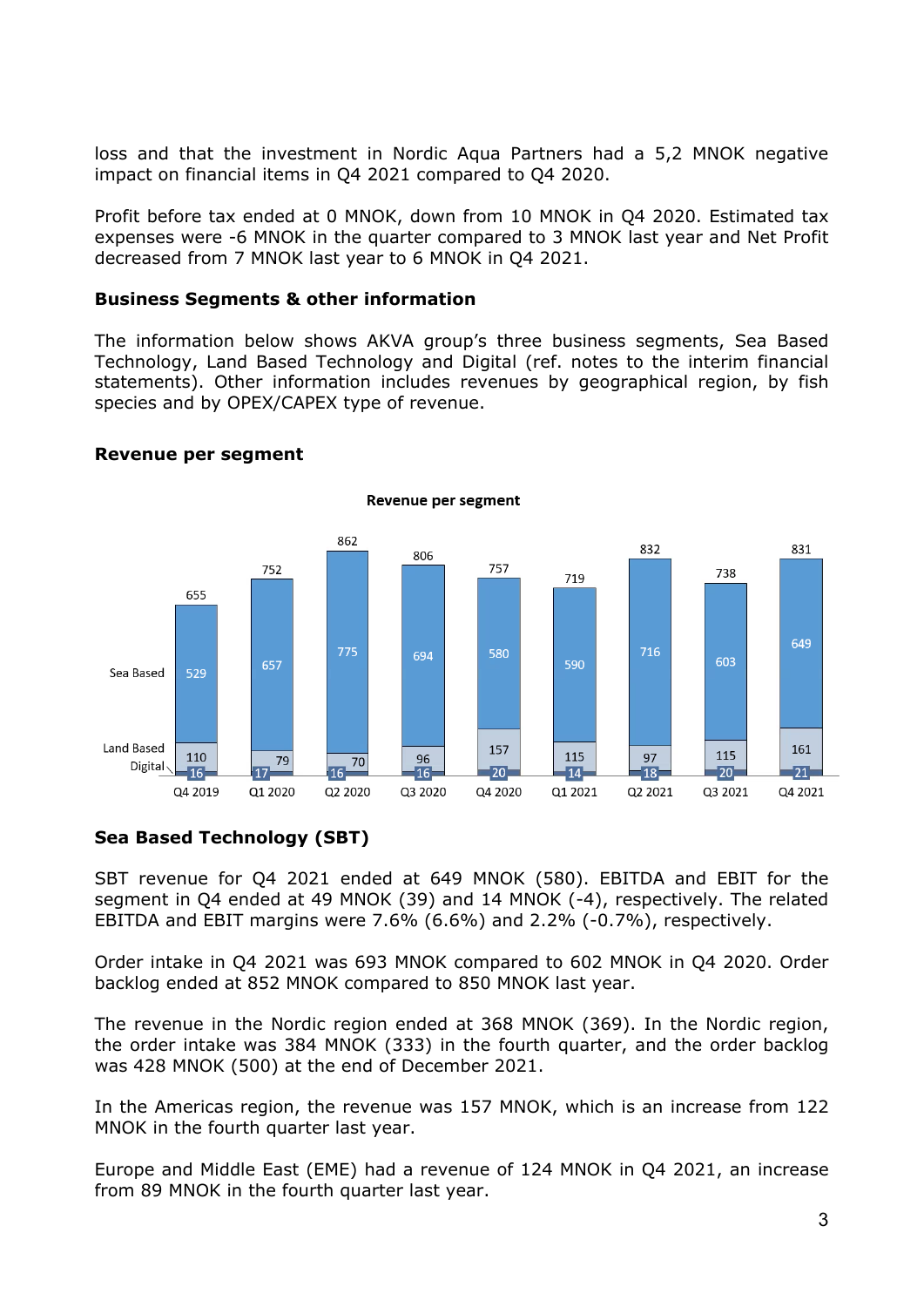# **Land Based Technology (LBT)**

Revenues for the fourth quarter were 161 MNOK (157). EBITDA and EBIT ended at 9 MNOK (8) and 5 MNOK (9), respectively. The related EBITDA and EBIT margins were 5.3% (4.8%) and 3.1% (5.5%).

Order intake in Q4 2021 was 21 MNOK compared to 385 MNOK in Q4 2020. Order backlog ended at 2,043 MNOK (hereof 1,317 MNOK related to AquaCon), compared to 975 MNOK last year.

# **Digital (DI)**

The revenue in the segment was 21 MNOK (20) in Q4 2021. EBITDA and EBIT ended at 3 MNOK (8) and 0 MNOK (5), respectively. The related EBITDA and EBIT margins were 13.1% (38.5%) and -1.4% (24.4%).

#### **Revenue per region**

All regions had an increase in revenues compared to the same quarter last year of 5% (Nordic), 9% (Americas) and 38% (EME).



#### Revenue per region

*AKVA group has organized its business into three geographical regions:* 

*Nordic: Includes the Nordic countries,* 

*Americas: Includes the Americas and Oceania, and* 

*Europe and Middle East (EME - previously referred to as Export): Includes the rest of the world*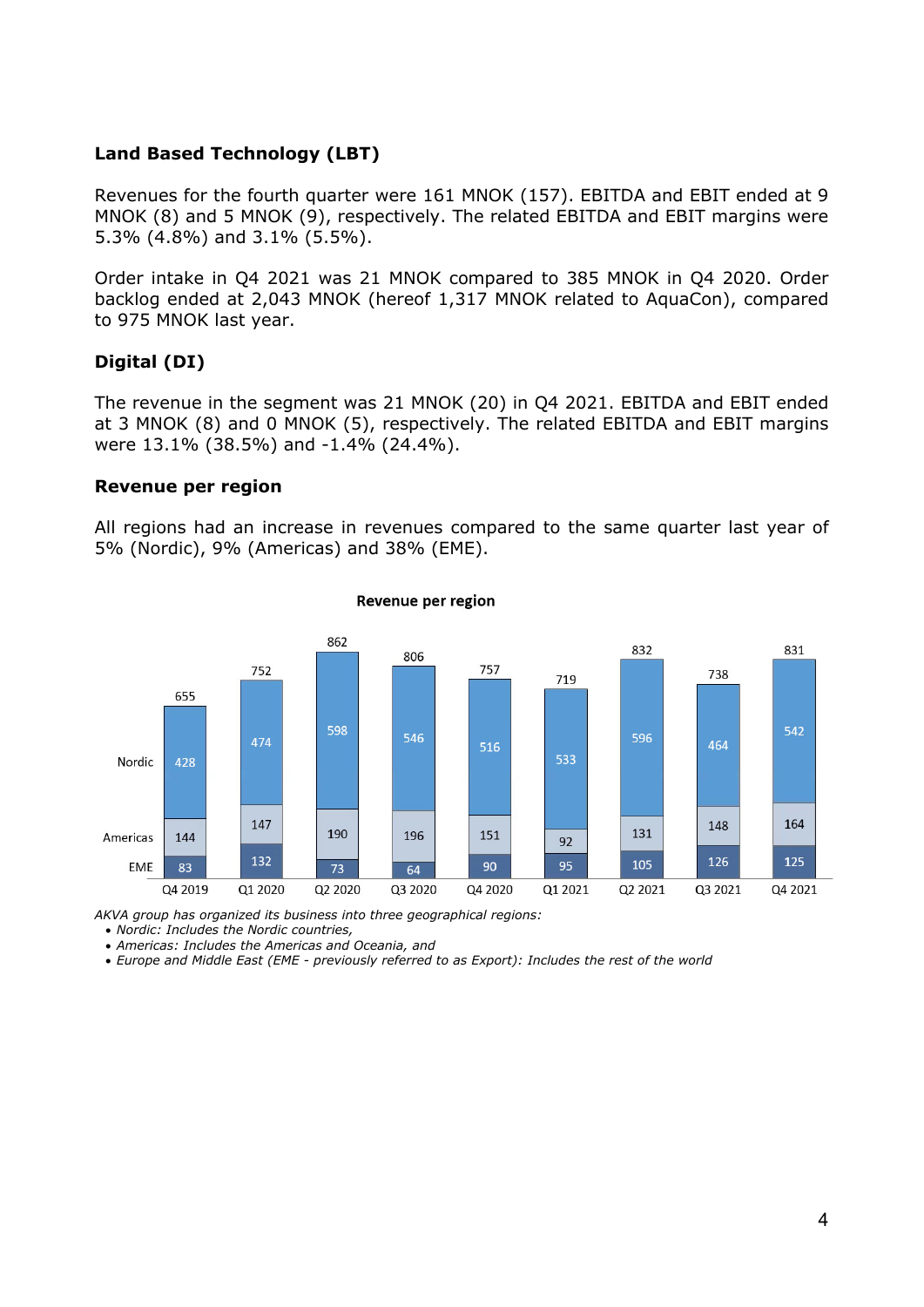### **CAPEX vs OPEX based revenue**

The CAPEX based revenues increased with 17% in the fourth quarter compared to the same quarter in 2020, whilst the OPEX based revenues decreased with 7% in the same period. The decrease in OPEX based revenues is mainly due to the disposal of AKVA Marine Services in late Q3 2021. Egersund Net's service stations contributed with 69 MNOK in Q4 2021 compared to 78 MNOK in Q4 2020.



## Revenue per CAPEX / OPEX based revenue

*The revenue in AKVA group can be split between CAPEX based revenue and OPEX based revenue. The above graphs show the last eight quarters development in CAPEX and OPEX based revenues. We use the following definition: CAPEX based: Revenue classified as CAPEX in our customers' accounts* 

*OPEX based: Revenue classified as OPEX in our customers' accounts* 

### **Species**

Most of the revenues are generated from the Salmon segment. The revenues from other species relate mainly to the Mediterranean area.



#### **Revenue per species**

*The revenue in AKVA group can be divided based on species, and the above graphs show the last eight quarters development in revenue by species. The following species are used:* 

 *Salmon: Revenue from technology and services sold for production of salmon* 

- *Other species: Revenue from technology and services sold for production of other species than salmon*
- *Non-Seafood: Revenue from technology and services sold to non-seafood customers*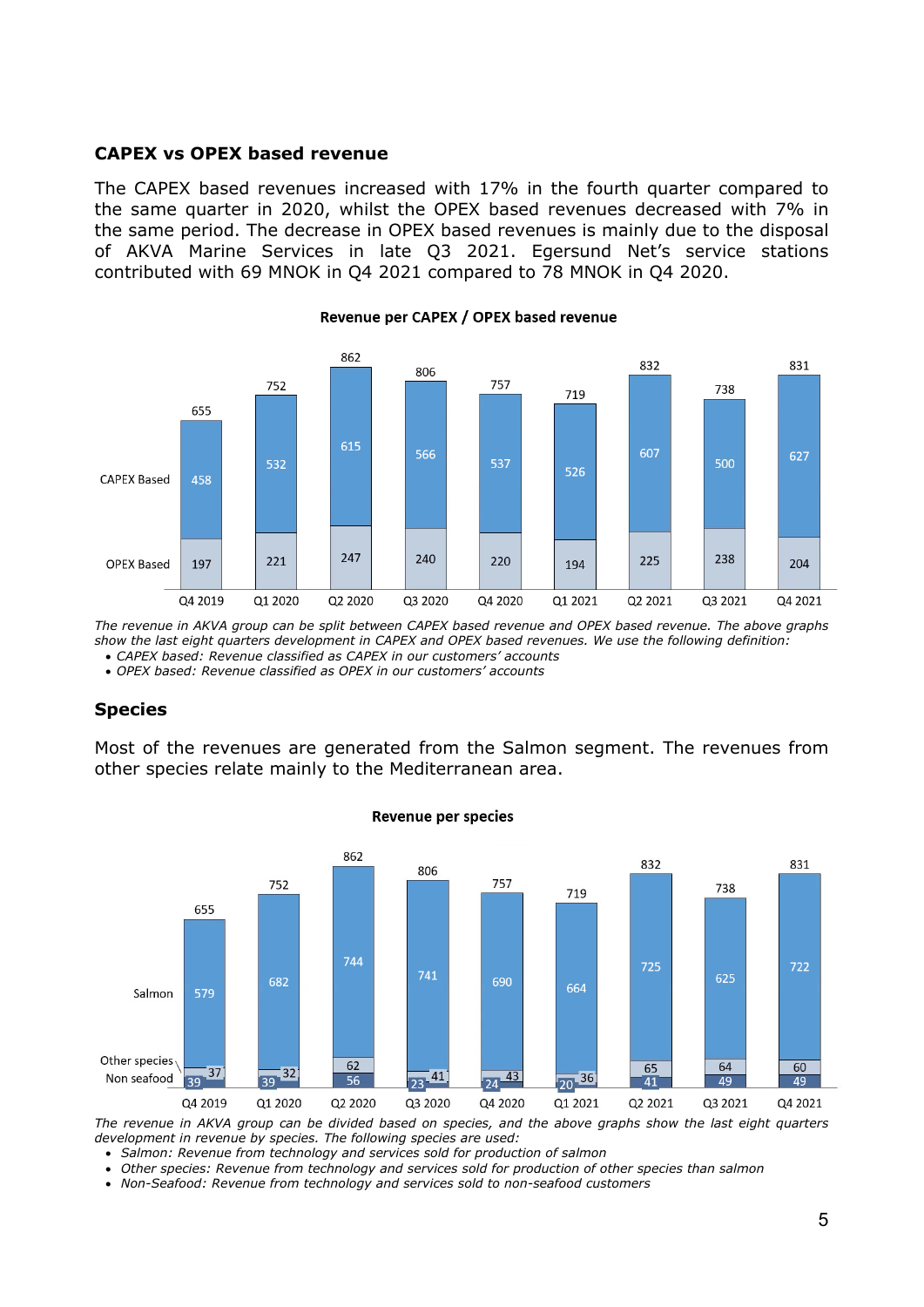## **Balance sheet and cash flow**

The working capital was 362 MNOK on 31 December 2021, a decrease from 368 MNOK on 30 September 2021. The working capital relative to last twelve months revenue was 11.6% at the end of December 2021, compared to 8.5% at the end of December 2020.

CAPEX in Q4 2021 was 22 MNOK, where 20 MNOK related to capitalized R&D expenses and 2 MNOK was other CAPEX.

Cash and unused credit facilities amounted to 603 MNOK at the end of Q4 2021 versus 525 MNOK at the end of Q4 2020. The total credit facility (at Danske Bank) is 300 MNOK.

Net interest-bearing debt was 934 MNOK at the end of December 2021, including lease liabilities of 483 MNOK, compared to 1,081 MNOK and 535 MNOK at the end of Q4 2020.

Gross interest-bearing debt was 1,238 MNOK at the end of Q4 2021 versus 1,306 MNOK at the end of Q4 2020. The short-term interest-bearing debt in the balance sheet includes the next 12 months instalments of the long-term debt. This is in accordance with current IFRS requirements. The IFRS 16 lease liability at the end of Q4 2021 of 483 (535) MNOK, is included in the interest-bearing debt.

Adjusted\* Trailing 12 months average return on capital employed (ROACE) ended at 5.6% (7.6%) for the quarter.

Total assets and total equity amounted to 3,445 MNOK and 1,297 MNOK respectively, resulting in an equity ratio of 37.6% (32.3%) at the end of Q4 2021. Adjusted for the effect of IFRS 16 assets, the equity ratio is 43.6% (37.2%).

### **Other shareholder issues**

Earnings per share in Q4 2021 were 0.16 NOK (0.22). The calculations are based on 36,324,838 (32,996,766) shares on average.

The minority interests in Newfoundland Aqua Service are reflected in the balance sheet with 1.5% ownership based on the assumption that AKVA group will exercise its option to increase its ownership from 70% to 98.5%. The potential liability of this is estimated at 7 MNOK, due in 2023, and the amount is presented within the noninterest-bearing liabilities in the balance sheet.

The 20 largest shareholders are presented in note 6 in this report.

<sup>\*</sup> Costs of 49,7 MNOK related to cyber-attack in Q1 21 are excluded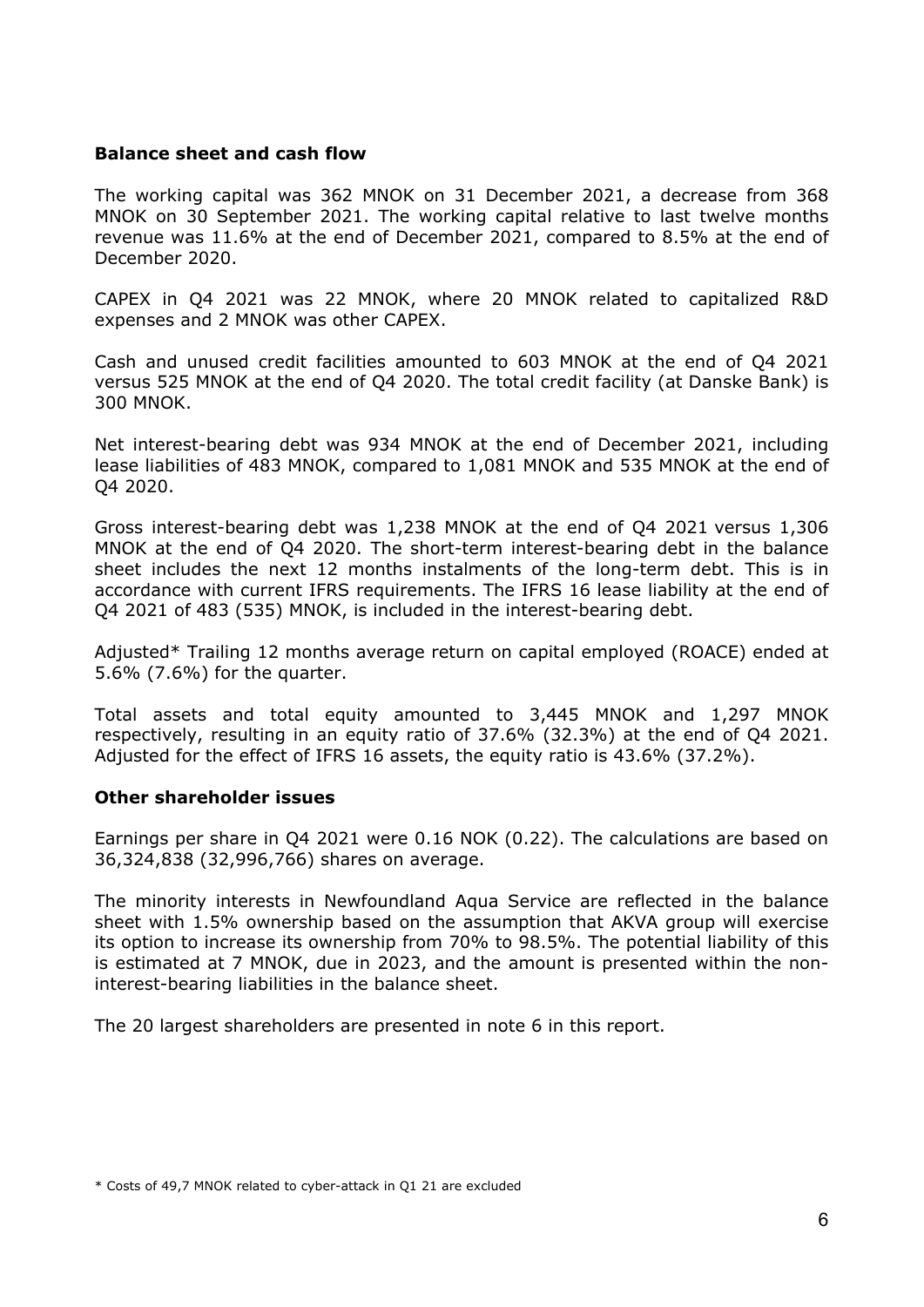# **Atlantis Subsea Farming AS**

In January 2016, AKVA group, together with Sinkaberg-Hansen AS and Egersund Net AS, established Atlantis Subsea Farming AS for the purpose of developing submersible fish-farming facilities for salmon on an industrial scale, which will both enable better and more sustainable utilization of today's locations, and open the opportunity for farming at more exposed locations.

The Atlantis Subsea Farming project requires large-scale testing of the technological and operational solutions. On 22 February 2018, the Norwegian Directorate of Fisheries announced that the company was granted one license.

The last couple of years Atlantis Subsea Farming AS has been in a technology testing phase with regards to execution of the project, including testing with fish in pens. During June 2020, the fish from the second batch in Atlantis were harvested and a smolt release at a more exposed site were carried out in Q2 2021. The project is now in the final phase and project results are being evaluated. The company has applied to convert the development licence into an ordinary operating licence and is waiting on feedback from the Norwegian Directorate of Fisheries.

# **Market and future outlook**

The order backlog remains strong and was 2,967 MNOK (1,881) at the end of Q4 and forms a good foundation to execute the organic growth strategy. 2,043 MNOK or 69% of total order backlog at the end of December 2021 relates to Land Based Technology (LBT). A significant part of the order intake in LBT is related to the awarded full grow-out RAS contract with AquaCon AS (subject to financing). This is the largest contract in the Group's history.

Based on the underlying demand for salmon the Group believes in strong market growth. To meet the future demand a significant part of the production will come from land-based facilities or other unconventional production methods. Hence, the Group expects a continued strong market for the Sea Based segment, while for the Land Based segment there will be a potential for exponential growth.



### **Order backlog**

*Note: Order backlog is reduced by 79 MNOK in Q3 21 related to the divestment of AKVA Marine Services*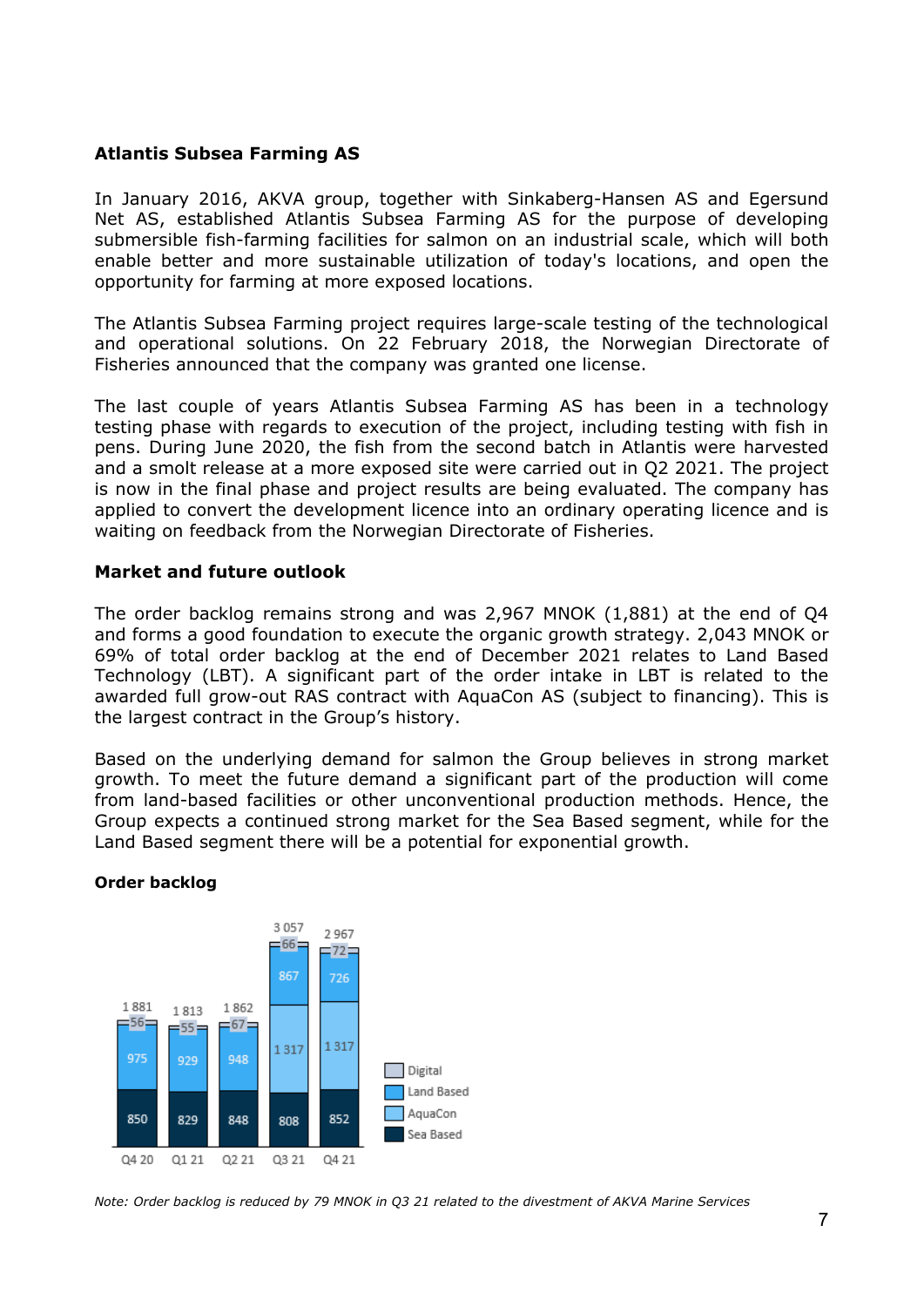Despite a challenging first half year of 2021 with negative effects from both the cyber-attack and the COVID-19 restrictions the long-term fundamentals remain unchanged as presented in our Capital Markets Day in November 2020.

At the end of Q3 2021 the Group announced partnership with a new strategic investor. Israel Corp. is a reputable public investment company, that owns and invests in high quality companies with established management and go-to markets. Israel Corp. completed the investment of 636.9 MNOK in October 2021 comprising of a private placement of 321.7 MNOK and purchase of existing shares of 315.2 MNOK. The private placement will accelerate the Group's strategic agenda within all three business segments. Furthermore, AKVA group and Israel Corp. will also establish an investment platform for investments in land-based projects worldwide that will facilitate the organic growth ambition within the Land Based business segment.

Digital products are an important part of AKVA groups total product offering and the company will continue to invest and develop attractive solutions, both within Sea Based and Land Based Technology.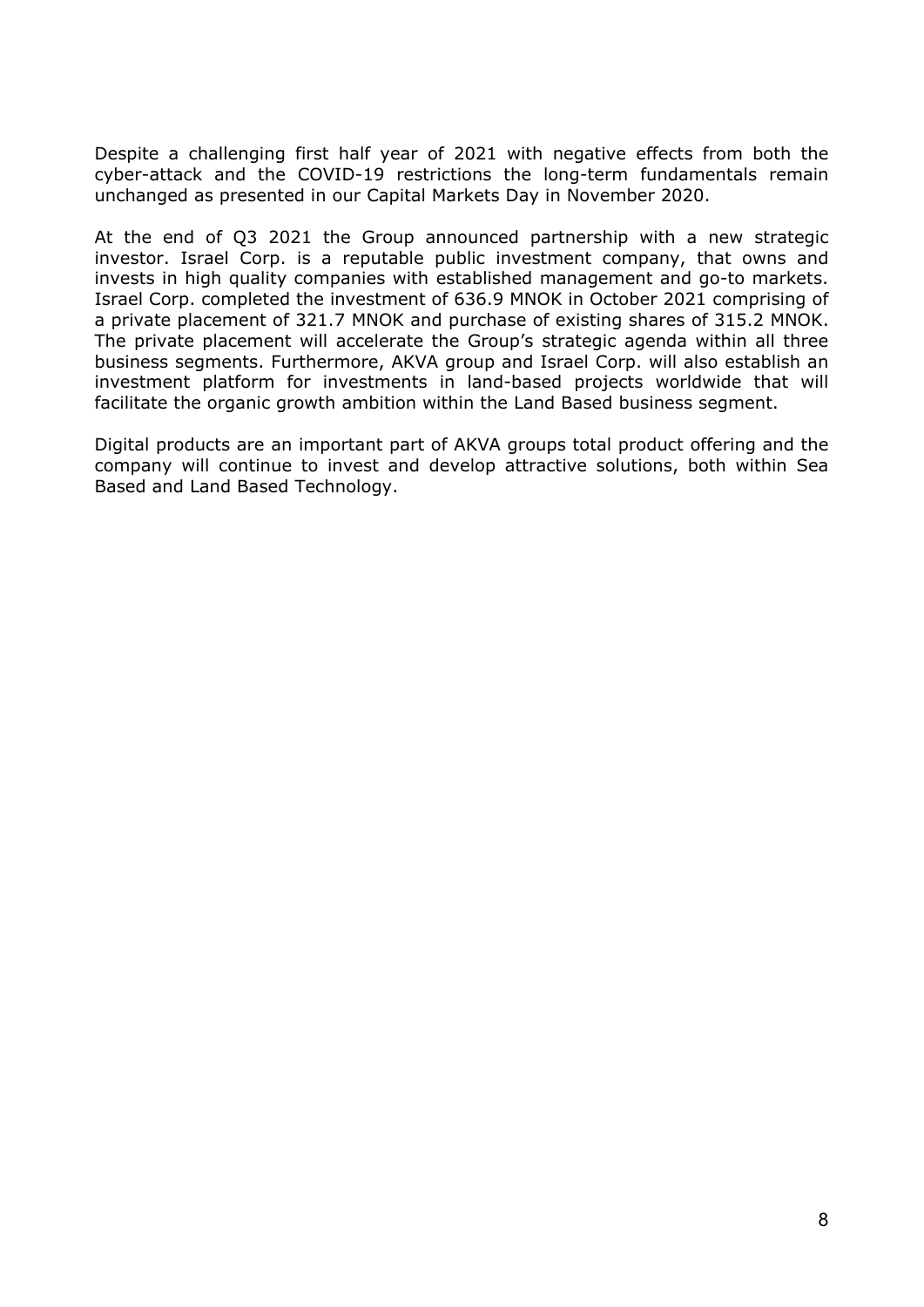# **Statement from the Board and Chief Executive Officer**

We confirm that, to the best of our knowledge, the condensed set of financial statements for the period 1 October to 31 December 2021, which have been prepared in accordance with IAS 34 Interim Financial Statements, gives a true and fair view of the Company's consolidated assets, liabilities, financial position and results of operations, and that the interim management report includes a fair review of the information required under the Norwegian Securities Trading Act section 5-6 fourth paragraph.

> Klepp, 10 February 2022 Board of Directors, AKVA group ASA

Hans Kristian Mong Chairperson

Kristin Reitan Husebø Deputy Chairperson

Helen Helland

**Board Member** 

Frode Teigen Board Member

Ragnhild Ree Board Member

Heidi Nag Flikka **Board Member** 

Magnus Røkke Board Member

**Tore Rasmussen Board Member** 

Yoav Doppelt **Board Member**  Irene Heng Lauvsnes **Board Member** 

Knut Nesse CEO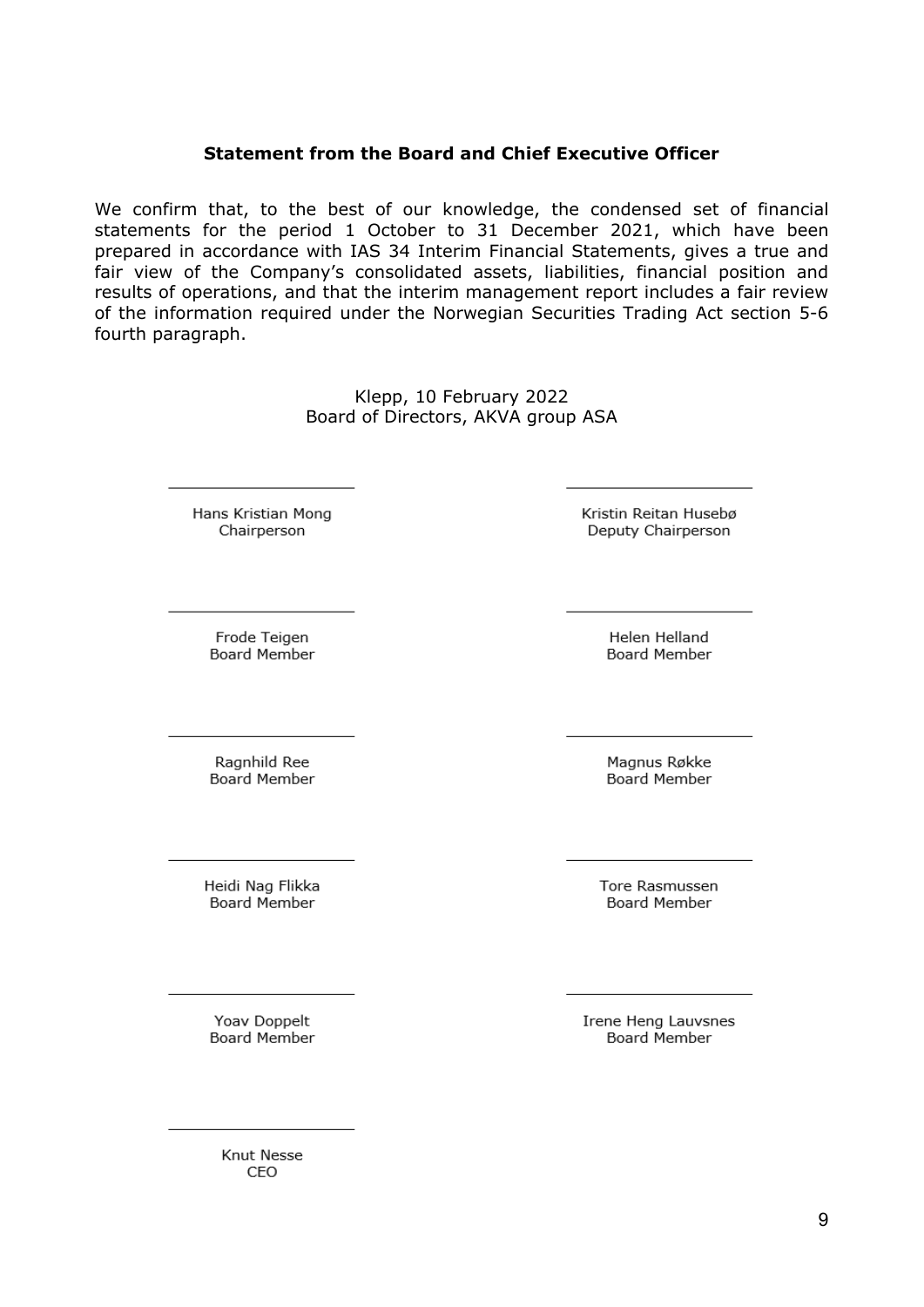# **Interim financial statements**

| (NOK 1 000)<br>Q4<br><b>YTD</b><br><b>YTD</b><br>Q <sub>4</sub><br>5<br><b>OPERATING REVENUES</b><br>830975<br>756 848<br>3 120 169<br>3 176 845<br>2838754<br>770 296<br>703 112<br>2867702<br>Operating costs ex depreciations<br>5<br>53736<br>338 091<br>OPERATING PROFIT BEFORE DEPR.(EBITDA)<br>60 680<br>252 467<br>5<br>60 680<br>302 167<br>338 091<br>53 736<br><b>EBITDA ex. cyber-attack costs</b><br>11700<br>8 3 9 2<br>56 976<br>66 219<br>Depreciation<br>87 786<br>IFRS 16 Depreciation<br>20 332<br>29 5 64<br>82 530<br>9803<br>6435<br>37 900<br>42 180<br>Amortization<br>5<br>18844<br>69805<br>147 163<br><b>OPERATING PROFIT (EBIT)</b><br>9 3 4 5<br>5<br>18844<br>147 163<br>9 3 4 5<br>119 505<br><b>EBIT ex. cyber-attack costs</b><br>$-2370$<br>$-18263$<br>$-20761$<br>$-2949$<br>Net interest expense<br>$-20605$<br>$-20875$<br>$-5148$<br>$-7013$<br>IFRS 16 Interest expenses<br>15948<br>Other financial items<br>$-11355$<br>10 340<br>$-28388$<br>Net financial items<br>$-18872$<br>379<br>$-67256$<br>$-25688$<br>PROFIT BEFORE TAX<br>9724<br>2 5 4 9<br>121 475<br>$-28$<br>PROFIT BEFORE TAX ex. cyber-attack costs<br>$-28$<br>9724<br>52 249<br>121 475<br>$-5880$<br>$-8909$<br>30776<br>2857<br>$Taxes$ <sup>1</sup><br><b>NET PROFIT</b><br>5852<br>11 458<br>90 698<br>6866<br>5852<br>6866<br>50 224<br>90 698<br>NET PROFIT ex. cyber-attack costs<br>Net profit (loss) attributable to:<br>21<br>$-18$<br>25<br>Non-controlling interests<br>$-500$<br>5831<br>11 4 7 6<br>90 674<br>Equity holders of AKVA group ASA<br>7 3 6 6<br>0,16<br>0,34<br>Earnings per share equity holders of AKVA group ASA<br>0,22<br>2,74<br>2,74<br>Diluted earnings per share equity holders of AKVA group ASA<br>0,16<br>0,22<br>0,34<br>Average number of shares outstanding (in 1 000)<br>36 325<br>32 997<br>33813<br>33 117<br>Diluted number of shares outstanding (in 1 000)<br>36 325<br>32 997<br>33813<br>33 117 | CONDENSED CONSOLIDATED INTERIM STATEMENT OF INCOME | <b>Note</b> | 2021 | 2020 | 2021 | 2020 |
|----------------------------------------------------------------------------------------------------------------------------------------------------------------------------------------------------------------------------------------------------------------------------------------------------------------------------------------------------------------------------------------------------------------------------------------------------------------------------------------------------------------------------------------------------------------------------------------------------------------------------------------------------------------------------------------------------------------------------------------------------------------------------------------------------------------------------------------------------------------------------------------------------------------------------------------------------------------------------------------------------------------------------------------------------------------------------------------------------------------------------------------------------------------------------------------------------------------------------------------------------------------------------------------------------------------------------------------------------------------------------------------------------------------------------------------------------------------------------------------------------------------------------------------------------------------------------------------------------------------------------------------------------------------------------------------------------------------------------------------------------------------------------------------------------------------------------------------------------------------------------------------------------------------------------------------------------------------|----------------------------------------------------|-------------|------|------|------|------|
|                                                                                                                                                                                                                                                                                                                                                                                                                                                                                                                                                                                                                                                                                                                                                                                                                                                                                                                                                                                                                                                                                                                                                                                                                                                                                                                                                                                                                                                                                                                                                                                                                                                                                                                                                                                                                                                                                                                                                                |                                                    |             |      |      |      |      |
|                                                                                                                                                                                                                                                                                                                                                                                                                                                                                                                                                                                                                                                                                                                                                                                                                                                                                                                                                                                                                                                                                                                                                                                                                                                                                                                                                                                                                                                                                                                                                                                                                                                                                                                                                                                                                                                                                                                                                                |                                                    |             |      |      |      |      |
|                                                                                                                                                                                                                                                                                                                                                                                                                                                                                                                                                                                                                                                                                                                                                                                                                                                                                                                                                                                                                                                                                                                                                                                                                                                                                                                                                                                                                                                                                                                                                                                                                                                                                                                                                                                                                                                                                                                                                                |                                                    |             |      |      |      |      |
|                                                                                                                                                                                                                                                                                                                                                                                                                                                                                                                                                                                                                                                                                                                                                                                                                                                                                                                                                                                                                                                                                                                                                                                                                                                                                                                                                                                                                                                                                                                                                                                                                                                                                                                                                                                                                                                                                                                                                                |                                                    |             |      |      |      |      |
|                                                                                                                                                                                                                                                                                                                                                                                                                                                                                                                                                                                                                                                                                                                                                                                                                                                                                                                                                                                                                                                                                                                                                                                                                                                                                                                                                                                                                                                                                                                                                                                                                                                                                                                                                                                                                                                                                                                                                                |                                                    |             |      |      |      |      |
|                                                                                                                                                                                                                                                                                                                                                                                                                                                                                                                                                                                                                                                                                                                                                                                                                                                                                                                                                                                                                                                                                                                                                                                                                                                                                                                                                                                                                                                                                                                                                                                                                                                                                                                                                                                                                                                                                                                                                                |                                                    |             |      |      |      |      |
|                                                                                                                                                                                                                                                                                                                                                                                                                                                                                                                                                                                                                                                                                                                                                                                                                                                                                                                                                                                                                                                                                                                                                                                                                                                                                                                                                                                                                                                                                                                                                                                                                                                                                                                                                                                                                                                                                                                                                                |                                                    |             |      |      |      |      |
|                                                                                                                                                                                                                                                                                                                                                                                                                                                                                                                                                                                                                                                                                                                                                                                                                                                                                                                                                                                                                                                                                                                                                                                                                                                                                                                                                                                                                                                                                                                                                                                                                                                                                                                                                                                                                                                                                                                                                                |                                                    |             |      |      |      |      |
|                                                                                                                                                                                                                                                                                                                                                                                                                                                                                                                                                                                                                                                                                                                                                                                                                                                                                                                                                                                                                                                                                                                                                                                                                                                                                                                                                                                                                                                                                                                                                                                                                                                                                                                                                                                                                                                                                                                                                                |                                                    |             |      |      |      |      |
|                                                                                                                                                                                                                                                                                                                                                                                                                                                                                                                                                                                                                                                                                                                                                                                                                                                                                                                                                                                                                                                                                                                                                                                                                                                                                                                                                                                                                                                                                                                                                                                                                                                                                                                                                                                                                                                                                                                                                                |                                                    |             |      |      |      |      |
|                                                                                                                                                                                                                                                                                                                                                                                                                                                                                                                                                                                                                                                                                                                                                                                                                                                                                                                                                                                                                                                                                                                                                                                                                                                                                                                                                                                                                                                                                                                                                                                                                                                                                                                                                                                                                                                                                                                                                                |                                                    |             |      |      |      |      |
|                                                                                                                                                                                                                                                                                                                                                                                                                                                                                                                                                                                                                                                                                                                                                                                                                                                                                                                                                                                                                                                                                                                                                                                                                                                                                                                                                                                                                                                                                                                                                                                                                                                                                                                                                                                                                                                                                                                                                                |                                                    |             |      |      |      |      |
|                                                                                                                                                                                                                                                                                                                                                                                                                                                                                                                                                                                                                                                                                                                                                                                                                                                                                                                                                                                                                                                                                                                                                                                                                                                                                                                                                                                                                                                                                                                                                                                                                                                                                                                                                                                                                                                                                                                                                                |                                                    |             |      |      |      |      |
|                                                                                                                                                                                                                                                                                                                                                                                                                                                                                                                                                                                                                                                                                                                                                                                                                                                                                                                                                                                                                                                                                                                                                                                                                                                                                                                                                                                                                                                                                                                                                                                                                                                                                                                                                                                                                                                                                                                                                                |                                                    |             |      |      |      |      |
|                                                                                                                                                                                                                                                                                                                                                                                                                                                                                                                                                                                                                                                                                                                                                                                                                                                                                                                                                                                                                                                                                                                                                                                                                                                                                                                                                                                                                                                                                                                                                                                                                                                                                                                                                                                                                                                                                                                                                                |                                                    |             |      |      |      |      |
|                                                                                                                                                                                                                                                                                                                                                                                                                                                                                                                                                                                                                                                                                                                                                                                                                                                                                                                                                                                                                                                                                                                                                                                                                                                                                                                                                                                                                                                                                                                                                                                                                                                                                                                                                                                                                                                                                                                                                                |                                                    |             |      |      |      |      |
|                                                                                                                                                                                                                                                                                                                                                                                                                                                                                                                                                                                                                                                                                                                                                                                                                                                                                                                                                                                                                                                                                                                                                                                                                                                                                                                                                                                                                                                                                                                                                                                                                                                                                                                                                                                                                                                                                                                                                                |                                                    |             |      |      |      |      |
|                                                                                                                                                                                                                                                                                                                                                                                                                                                                                                                                                                                                                                                                                                                                                                                                                                                                                                                                                                                                                                                                                                                                                                                                                                                                                                                                                                                                                                                                                                                                                                                                                                                                                                                                                                                                                                                                                                                                                                |                                                    |             |      |      |      |      |
|                                                                                                                                                                                                                                                                                                                                                                                                                                                                                                                                                                                                                                                                                                                                                                                                                                                                                                                                                                                                                                                                                                                                                                                                                                                                                                                                                                                                                                                                                                                                                                                                                                                                                                                                                                                                                                                                                                                                                                |                                                    |             |      |      |      |      |
|                                                                                                                                                                                                                                                                                                                                                                                                                                                                                                                                                                                                                                                                                                                                                                                                                                                                                                                                                                                                                                                                                                                                                                                                                                                                                                                                                                                                                                                                                                                                                                                                                                                                                                                                                                                                                                                                                                                                                                |                                                    |             |      |      |      |      |
|                                                                                                                                                                                                                                                                                                                                                                                                                                                                                                                                                                                                                                                                                                                                                                                                                                                                                                                                                                                                                                                                                                                                                                                                                                                                                                                                                                                                                                                                                                                                                                                                                                                                                                                                                                                                                                                                                                                                                                |                                                    |             |      |      |      |      |
|                                                                                                                                                                                                                                                                                                                                                                                                                                                                                                                                                                                                                                                                                                                                                                                                                                                                                                                                                                                                                                                                                                                                                                                                                                                                                                                                                                                                                                                                                                                                                                                                                                                                                                                                                                                                                                                                                                                                                                |                                                    |             |      |      |      |      |
|                                                                                                                                                                                                                                                                                                                                                                                                                                                                                                                                                                                                                                                                                                                                                                                                                                                                                                                                                                                                                                                                                                                                                                                                                                                                                                                                                                                                                                                                                                                                                                                                                                                                                                                                                                                                                                                                                                                                                                |                                                    |             |      |      |      |      |
|                                                                                                                                                                                                                                                                                                                                                                                                                                                                                                                                                                                                                                                                                                                                                                                                                                                                                                                                                                                                                                                                                                                                                                                                                                                                                                                                                                                                                                                                                                                                                                                                                                                                                                                                                                                                                                                                                                                                                                |                                                    |             |      |      |      |      |
|                                                                                                                                                                                                                                                                                                                                                                                                                                                                                                                                                                                                                                                                                                                                                                                                                                                                                                                                                                                                                                                                                                                                                                                                                                                                                                                                                                                                                                                                                                                                                                                                                                                                                                                                                                                                                                                                                                                                                                |                                                    |             |      |      |      |      |
|                                                                                                                                                                                                                                                                                                                                                                                                                                                                                                                                                                                                                                                                                                                                                                                                                                                                                                                                                                                                                                                                                                                                                                                                                                                                                                                                                                                                                                                                                                                                                                                                                                                                                                                                                                                                                                                                                                                                                                |                                                    |             |      |      |      |      |
|                                                                                                                                                                                                                                                                                                                                                                                                                                                                                                                                                                                                                                                                                                                                                                                                                                                                                                                                                                                                                                                                                                                                                                                                                                                                                                                                                                                                                                                                                                                                                                                                                                                                                                                                                                                                                                                                                                                                                                |                                                    |             |      |      |      |      |
|                                                                                                                                                                                                                                                                                                                                                                                                                                                                                                                                                                                                                                                                                                                                                                                                                                                                                                                                                                                                                                                                                                                                                                                                                                                                                                                                                                                                                                                                                                                                                                                                                                                                                                                                                                                                                                                                                                                                                                |                                                    |             |      |      |      |      |

1 Income tax 2021 based on best estimate

| CONDENSED CONSOLIDATED INTERIM STATEMENT OF COMPREHENSIVE INCOME                      | <b>Note</b> | 2021     | 2020           | 2021       | 2020       |
|---------------------------------------------------------------------------------------|-------------|----------|----------------|------------|------------|
| (NOK 1 000)                                                                           |             | Q4       | Q <sub>4</sub> | <b>YTD</b> | <b>YTD</b> |
| <b>NET PROFIT</b>                                                                     |             | 5852     | 6866           | 11 458     | 90 698     |
| Other comprehensive income that may be reclassified subsequently to income statement: |             |          |                |            |            |
| Translation differences on foreign operations                                         |             | $-18267$ | $-19405$       | $-36937$   | 10 541     |
| Income tax effect                                                                     |             |          |                |            | ٠          |
| Total                                                                                 |             | $-18267$ | $-19405$       | -36 937    | 10 541     |
| Gains(+)/losses(-) on cash flow hedges                                                |             | $-91$    | $-144$         | $-10144$   | 9 1 8 3    |
| Income tax effect                                                                     |             | 20       | 32             | 2 2 3 2    | $-2020$    |
| Total                                                                                 |             | $-71$    | $-112$         | $-7912$    | 7 1 6 3    |
| Total other comprehensive income, net of tax                                          |             | $-18338$ | $-19517$       | -44 849    | 17704      |
| TOTAL COMPREHENSIVE INCOME, NET OF TAX                                                |             | $-12486$ | $-12651$       | -33 391    | 108 402    |
| Attributable to:                                                                      |             |          |                |            |            |
| Non-controlling interests                                                             |             | 21       | $-500$         | $-18$      | 25         |
| Equity holders of AKVA group ASA                                                      |             | $-12507$ | $-12151$       | $-333373$  | 108 377    |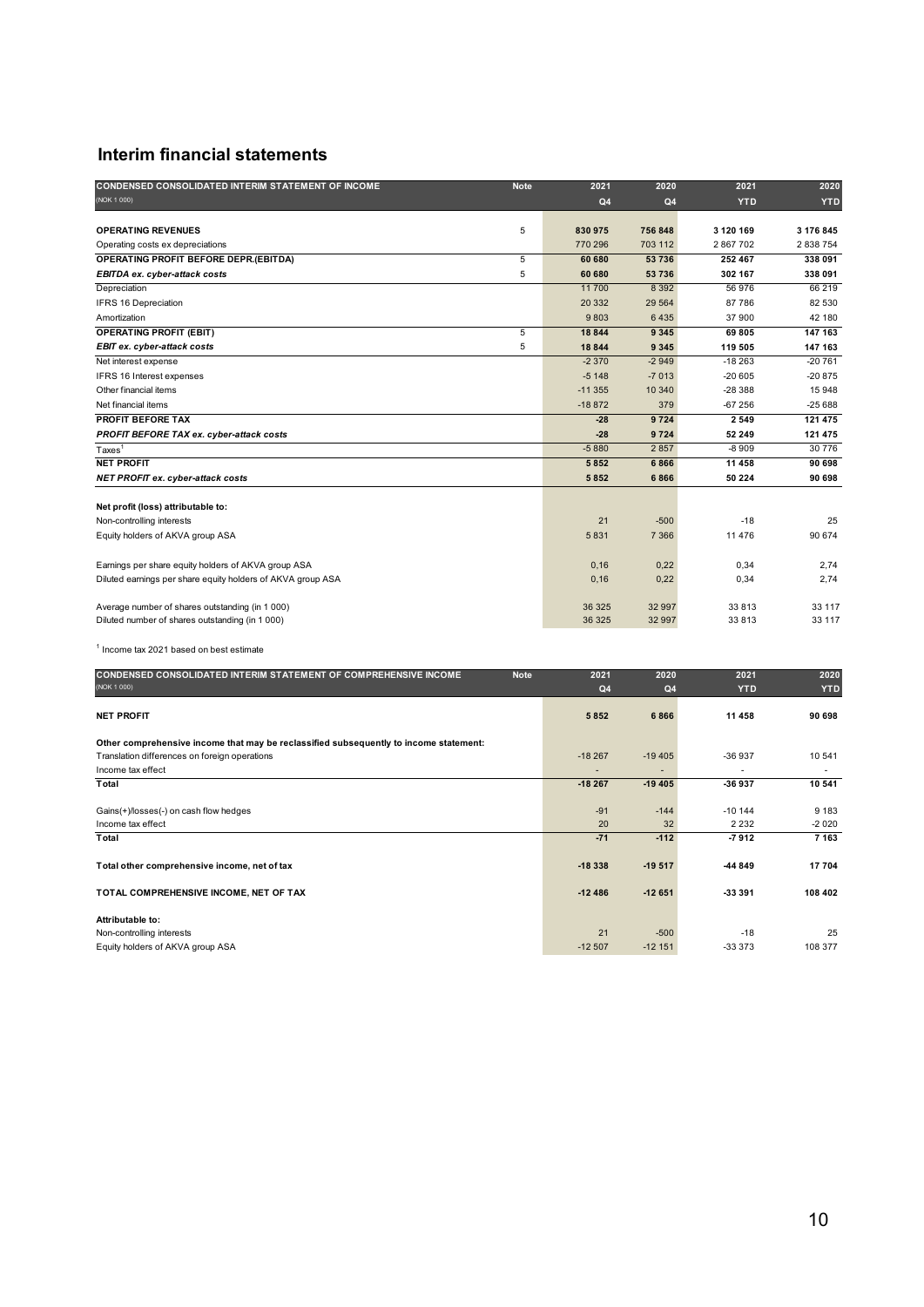| CONDENSED CONSOLIDATED STATEMENT OF FINANCIAL POSITION      | <b>Note</b>  |            |                | 2021                     | 2020          |
|-------------------------------------------------------------|--------------|------------|----------------|--------------------------|---------------|
| (NOK 1 000)                                                 |              |            |                | 31.12.                   | 31.12.        |
|                                                             |              |            |                |                          |               |
| Intangible fixed assets                                     | 1,3          |            |                | 934 157                  | 1 043 350     |
| Deferred tax assets                                         |              |            |                | 11 0 27                  | 10872         |
| Fixed assets                                                |              |            |                | 642 568                  | 749 124       |
| Long-term financial assets                                  |              |            |                | 342 196                  | 148 437       |
| <b>FIXED ASSETS</b>                                         |              |            |                | 1929947                  | 1951783       |
| Stock                                                       |              |            |                | 556 076                  | 474 930       |
| Trade receivables                                           |              |            |                | 550 787                  | 483 993       |
| Other receivables                                           |              |            |                | 105 091                  | 91 103        |
| Cash and cash equivalents                                   |              |            |                | 303 442                  | 224 884       |
| <b>CURRENT ASSETS</b>                                       |              |            |                | 1515397                  | 1 274 910     |
|                                                             |              |            |                |                          |               |
| <b>TOTAL ASSETS</b>                                         |              |            |                | 3 445 344                | 3 2 2 6 6 9 4 |
| Paid in capital                                             |              |            |                | 1 208 541                | 880 174       |
| Retained equity                                             |              |            |                | 88 346                   | 161 364       |
| Equity attributable to equity holders of AKVA group ASA     |              |            |                | 1 296 887                | 1041538       |
| Non-controlling interests                                   | 1,3          |            |                | 140                      | 158           |
| <b>TOTAL EQUITY</b>                                         |              |            |                | 1 297 028                | 1041696       |
| Deferred tax                                                |              |            |                | 21 655                   | 58 272        |
| Other long term debt                                        |              |            |                | 39 056                   | 32 361        |
| Lease Liability - Long-term                                 |              |            |                | 404 673                  | 444 920       |
| Long-term interest bearing debt                             | $\mathbf{1}$ |            |                | 454 065                  | 766 239       |
| <b>LONG-TERM DEBT</b>                                       |              |            |                | 919 449                  | 1 301 792     |
|                                                             |              |            |                |                          |               |
| Short-term interest bearing debt                            |              |            |                | 300 858                  | 4690          |
| Lease Liability - Short-term                                |              |            |                | 78 201                   | 89975         |
| Other current liabilities                                   |              |            |                | 849 806                  | 788 542       |
| SHORT-TERM DEBT                                             |              |            |                | 1 228 865                | 883 207       |
| TOTAL EQUITY AND DEBT                                       |              |            |                | 3 445 344                | 3 2 2 6 6 9 4 |
|                                                             |              |            |                |                          |               |
| CONDENSED CONSOLIDATED STATEMENT OF CHANGES IN EQUITY       | <b>Note</b>  | 2021       | 2020           | 2021                     | 2020          |
| (NOK 1 000)                                                 |              | Q4         | Q4             | <b>YTD</b>               | <b>YTD</b>    |
| Balance at start of period before non-controlling interest  |              | 984 039    | 1070 585       | 1 041 538                | 986 340       |
| The period's net profit                                     |              | 5831       | 2910           | 11 476                   | 90 674        |
| Buyback of own shares                                       |              |            | $-14662$       | $\overline{\phantom{a}}$ | $-14662$      |
| Equity issue                                                |              | 321 676    | $\overline{a}$ | 321 676                  | ÷             |
| Gains/(losses) on cash flow hedges (fair value)             |              | $-71$      | $-112$         | $-7912$                  | 7 1 6 3       |
| Dividend                                                    |              |            |                | $-32956$                 | $-34954$      |
| Valuation adjustment option                                 |              |            | $-5491$        | $\blacksquare$           | $-3420$       |
| Non-controlling interests arising on a business combination |              |            | 3734           | $\blacksquare$           | $-144$        |
| <b>Translation differences</b>                              |              | $-14585$   | $-35500$       | -36 937                  | 10541         |
| Equity before non-controlling interests                     |              | 1 296 887  | 1 0 2 1 4 6 5  | 1 296 887                | 1 041 538     |
| Non-controlling interests                                   |              | 140        | 172            | 140                      | 158           |
| Book equity at the end of the period                        |              | 1 297 0 28 | 1021636        | 1 297 0 28               | 1 041 696     |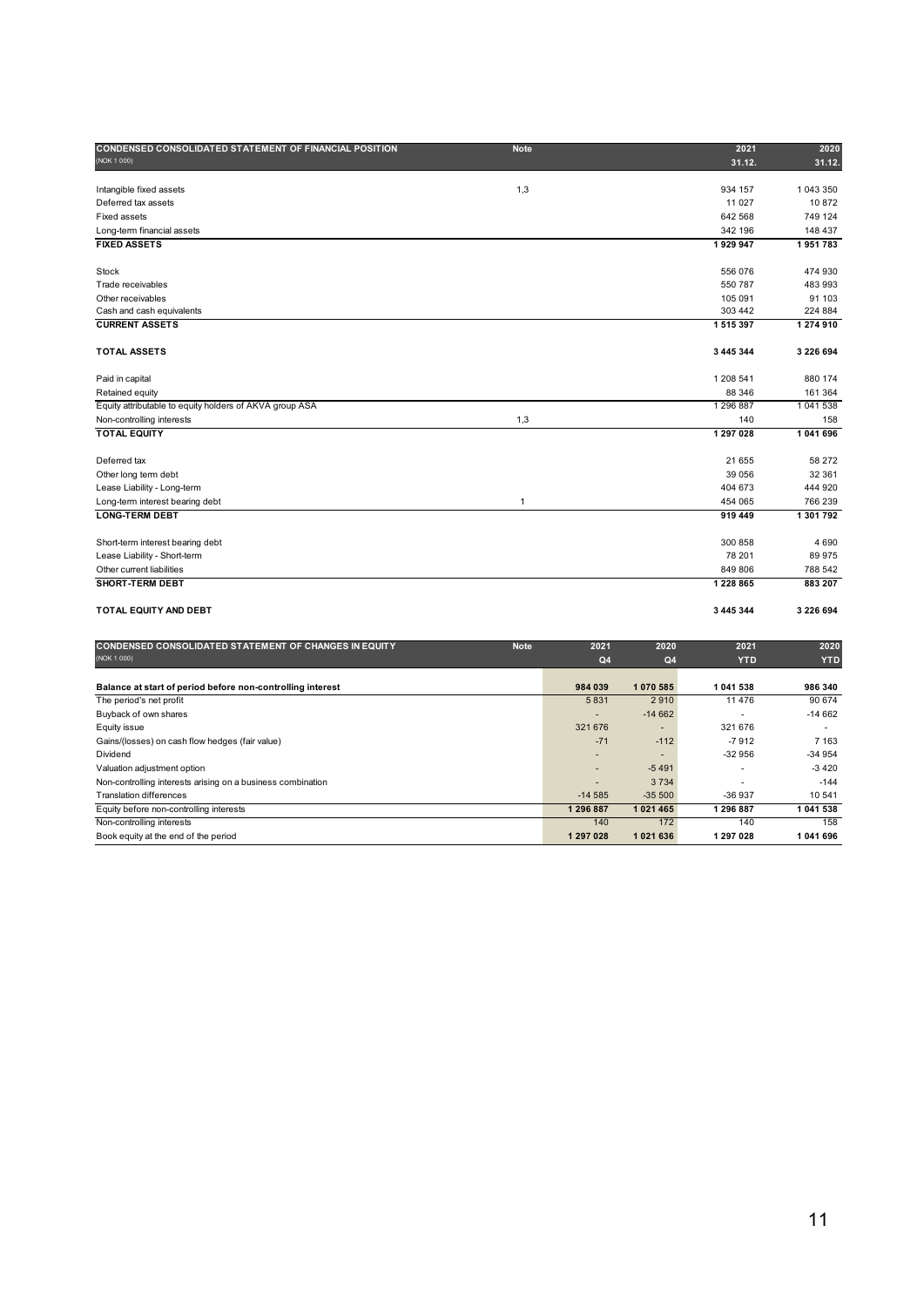| <b>CONDENSED CONSOLIDATED STATEMENT OF CASH FLOW</b>        | 2021           | 2020           | 2021       | 2020       |
|-------------------------------------------------------------|----------------|----------------|------------|------------|
| (NOK 1 000)                                                 | Q4             | Q4             | <b>YTD</b> | <b>YTD</b> |
|                                                             |                |                |            |            |
| Cash flow from operating activities                         |                |                |            |            |
| Profit before taxes                                         | $-28$          | 9724           | 2 5 4 9    | 121 475    |
| Taxes paid                                                  | $\Omega$       | $-13932$       | $-34630$   | $-27.509$  |
| Share of profit(-)/loss(+) from associates                  | $-2339$        | $-5606$        | $-8461$    | $-12887$   |
| Net interest cost                                           | 7 4 5 3        | 10 0 55        | 38 868     | 41 622     |
| Gain(-)/loss(+) on disposal of fixed assets                 | $-562$         | 13             | $-1567$    | 5705       |
| Gain(-)/loss(+) on financial fixed assets                   | $-3150$        | $-8283$        | 10 342     | $-8283$    |
| Depreciation and amortization                               | 41835          | 44 391         | 182 662    | 190 928    |
| Changes in stock, accounts receivable and trade payables    | 59 706         | 214 063        | $-108346$  | 21763      |
| Changes in other receivables and payables                   | $-68434$       | $-148132$      | 20 650     | 21 151     |
| Net foreign exchange difference                             | -10 199        | $-3392$        | -42 547    | -7 372     |
| Cash generated from operating activities                    | 24 283         | 98 901         | 59 521     | 346 592    |
|                                                             |                |                |            |            |
| Interest paid                                               | $-8614$        | $-10828$       | $-41308$   | -46 089    |
| Interest received                                           | 1 1 6 1        | 773            | 2440       | 4 4 6 7    |
| Net cash flow from operating activities                     | 16830          | 88 846         | 20 653     | 304 970    |
|                                                             |                |                |            |            |
| <b>Cash flow from investment activities</b>                 |                |                |            |            |
| Investments in fixed assets                                 | $-21011$       | $-16906$       | -80 335    | $-103199$  |
| Proceeds from sale of fixed assets                          | 366            | 6 2 6 2        | 2626       | 43 925     |
| Net payment of long-term receivables                        | $\overline{0}$ | 23 082         | 0          | $\Omega$   |
| Payment of shares and participations                        | $\overline{0}$ | $-38585$       | $-36217$   | $-38585$   |
| Acquisition of shares and subsidiaries net of cash acquired | $\overline{0}$ | $\mathbf 0$    | 0          | -90 542    |
| Net cash flow from investment activities                    | $-20644$       | $-26147$       | $-113926$  | $-188401$  |
| Cash flow from financing activities                         |                |                |            |            |
| Repayment of borrowings                                     | -96 894        | $-77964$       | -93 658    | -197 576   |
| Proceed from borrowings                                     | $\overline{0}$ | $\mathbf{0}$   | 6695       | 200 000    |
| Loan issue                                                  | $\overline{0}$ | $\mathbf 0$    | $-22471$   | -5 500     |
| Dividend payment                                            | $\overline{0}$ | $\mathbf{0}$   | $-32956$   | $-33157$   |
| Dividents payment to NCI                                    | $\overline{0}$ | $\overline{0}$ | 0          | $-1798$    |
| Equity issue                                                | 321 676        | $\Omega$       | 321 676    | $\Omega$   |
| Sale/(purchase) own shares                                  | $\overline{0}$ | $-14662$       | 0          | $-14662$   |
| Net cash flow from financing activities                     | 224 782        | $-92626$       | 179 286    | -52 692    |
|                                                             |                |                |            |            |
| Net change in cash and cash equivalents                     | 220 967        | $-29927$       | 86 014     | 63 877     |
| Net foreign exchange differences                            | $-4104$        | $-7285$        | $-6107$    | 10         |
| Cash and cash equivalents at beginning of period            | 87925          | 262 097        | 224 884    | 160 999    |
| Cash and cash equivalents divested entities                 | $-1347$        | $\mathbf{0}$   | $-1347$    | 0          |
| Cash and cash equivalents at end of period                  | 303 442        | 224 884        | 303 442    | 224 884    |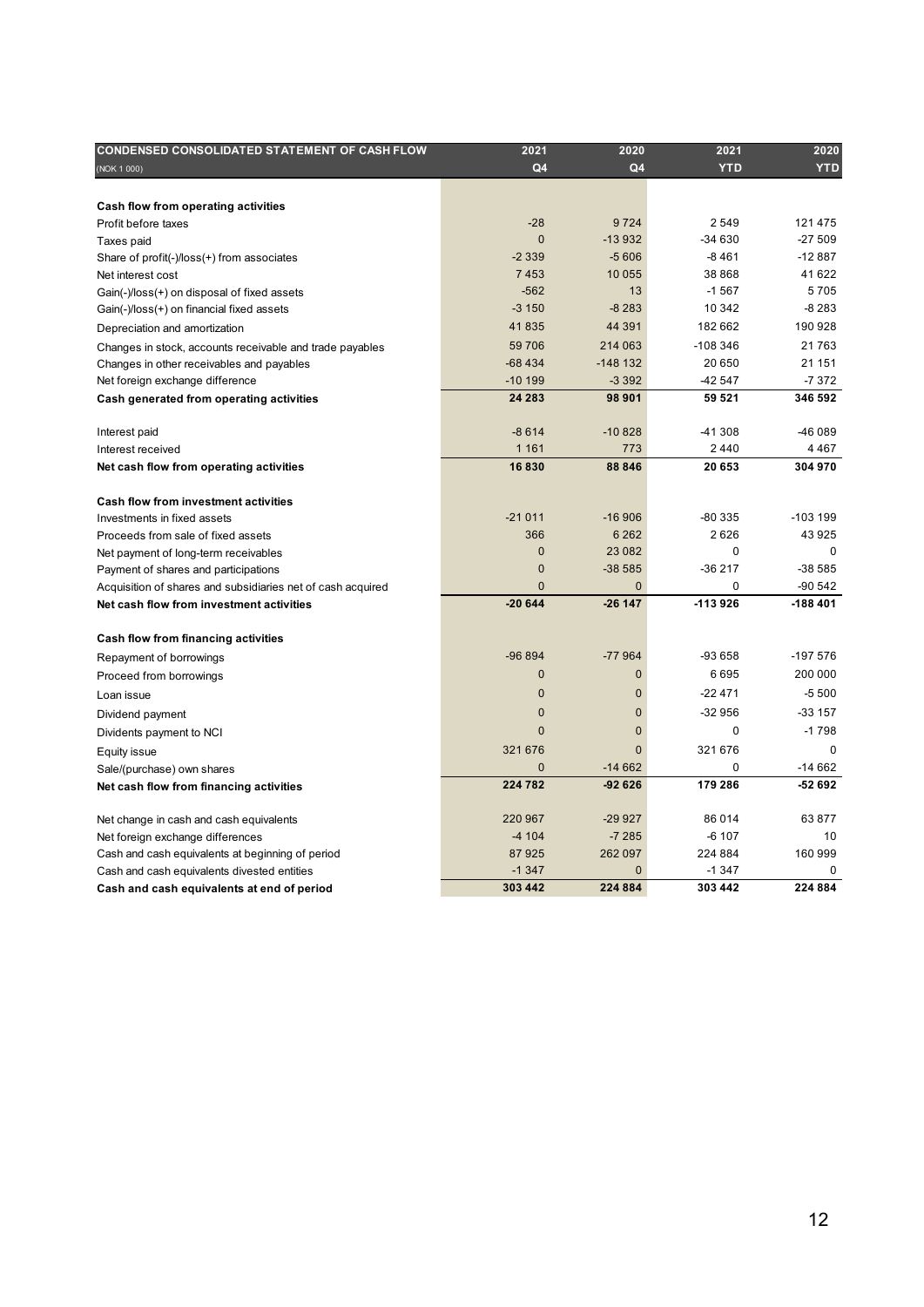# **Selected notes to the condensed interim consolidated financial statements**

#### *Note 1 General information and basis for preparation*

AKVA group consists of AKVA group ASA and its subsidiaries. In Q1 2020 AKVA group acquired 70% of shares in Newfoundland Aqua Service. In Q2 2020 AKVA group purchased 100% of the shares in Austevoll Rørteknikk AS and finalized the purchase of Sperre AS to an ownership of 100%. In addition to this a new company was formed at the start of 2020, AKVA group Land Based Americas was de-merged from AKVA group Chile. In December 2020 Austevoll Rørteknikk AS was merged in to AKVA group Land Based Norway AS and AD Eiendomsselskap AS was merged in to AKVA Marine Services AS (later renamed to Abyss Sør AS).

In February 2021, AKVA group ASA acquired 33.7% of the shares in Observe Technologies Ltd. In September 2021, AKVA group ASA participated in a share issue in Abyss Group AS, where 100% of the shares in AKVA Marine Services AS (later renamed to Abyss Sør AS) were used as a non-cash contribution, for which AKVA group ASA received an ownership interest of 25.5% in Abyss Group AS.

These condensed interim financial statements are prepared in accordance with International Accounting Standard 34, Interim Financial Reporting as adopted by the EU (IAS 34). The same accounting policies and methods of computation are followed in the interim financial statements as compared with the most recent annual financial statement. The condensed interim financial statements do not include all of the information and disclosures required by International Reporting Standards (IFRS) for a complete set of financial statements, and these condensed interim financial statements should be read in conjunction with the most recent annual financial statements. The annual financial statements were prepared in accordance with International Financial Reporting Standards and interpretations as issued by the International Standards Board and as adopted by the EU. A description of the significant accounting policies applied in preparing these condensed interim financial statements is included in AKVA group's consolidated financial statements for 2020. There have been no changes to significant accounting policies since the preparation of the annual financial statements for 2020. The condensed interim financial statements are unaudited.

Because of rounding differences, numbers or percentages may not add up to the total. The consolidated financial statements for the Group for the year ended 31 December 2020 are available upon request from the company's office at Plogfabrikkveien 11, 4353 Klepp Stasjon, Norway or at http://ir.akvagroup.com/investor-relations/financial-info-/annual-reports.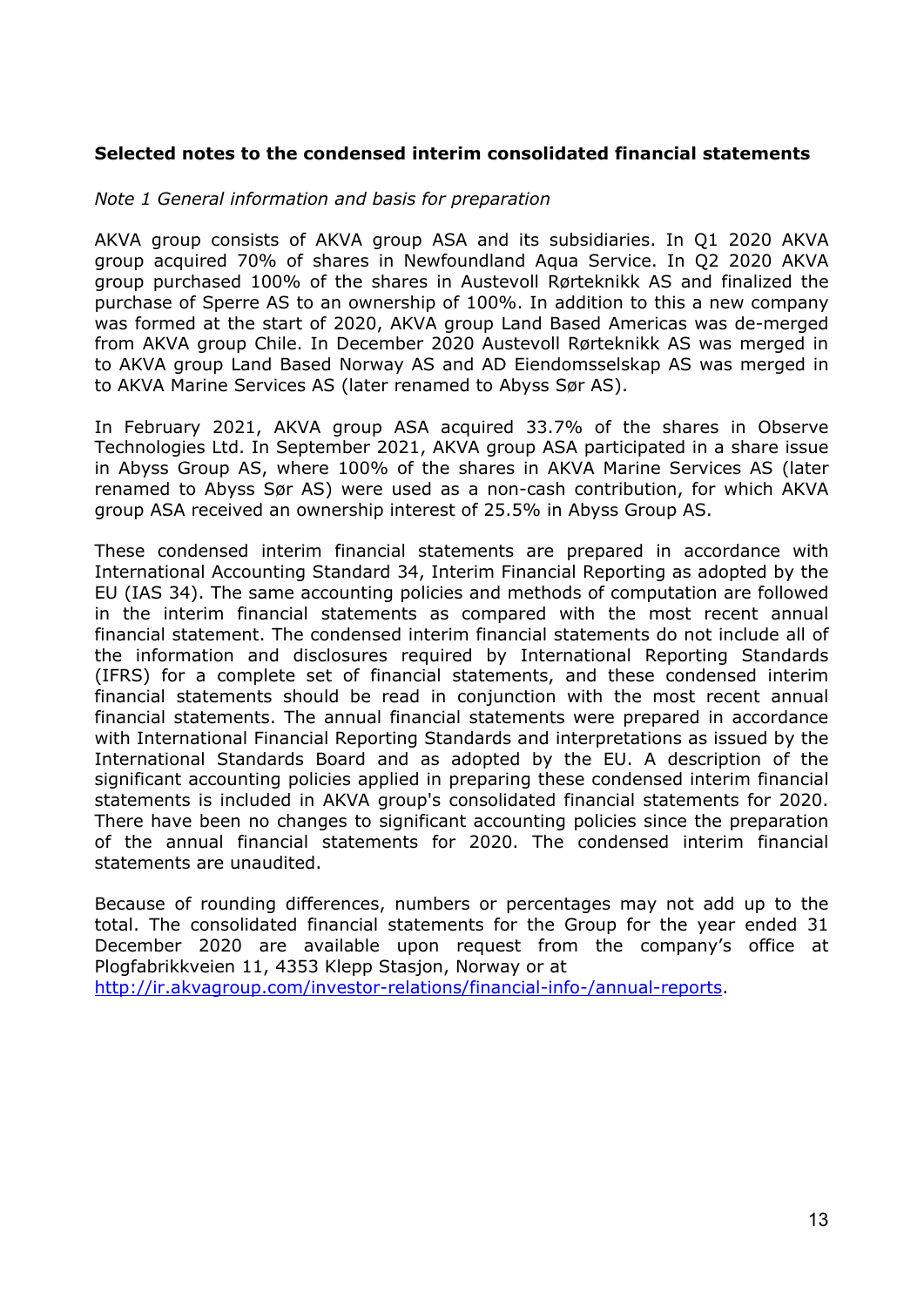# *Note 2 Accounting principles*

All significant accounting principles applied in the consolidated financial statement are described in the Annual Report 2020 (as published on the OSE on 14 April 2021).

AKVA group accounts for associates owned between 20% and 50% by using the equity method. Gain/loss on investments are recognized as other operating revenue, subject to the investment being of similar character and type as the other businesses within the group.

No new standards have been adopted in 2021.

In connection with the Covid-19 pandemic, AKVA group has reviewed and assessed internal and external factors related to material discretionary items. AKVA group has, based on our assessment, made no write-downs for Q4 2021.

# *Note 3 Recognition and measurement of assets and liabilities in connection with acquisitions*

IFRS 3 permits adjustments to items recognized in the original accounting for business combination, for a maximum of one year after the acquisition date, if, and when new information about facts and circumstances existing at the acquisition date is obtained. AKVA group will make a final assessment before this one-year period comes to an end.

### *Note 4 Events after the reporting period*

As a result of the maturity date in 2022, NOK 300 million of the group's interestbearing debt is classified as short-term as of 31.12.21. The group confirms that a process is underway regarding refinancing and that the 300 MNOK will not be paid on due date. This reclassification thus does not pose a risk to continued operations for the group.

### *Note 5 Business segments*

AKVA group is organized in three business segments; Sea Based Technology, Land Based Technology and Digital.

Sea Based Technology (SBT) consist of the following companies: AKVA group ASA, Helgeland Plast AS, AKVA group Services AS, Sperre AS, AKVA group Scotland Ltd, AKVASmart Turkey Ltd, AKVA group Australia Pty Ltd, AKVA group Chile S.A., AKVA group North America Inc, AKVA group Hellas, Newfoundland Aqua Service Ltd., AKVA group España, Egersund Net AS, Egersund Trading AS, UAB Egersund Net and Grading Systems Ltd. The products included in the segment are: Cages, barges, feed systems, sensors, net cleaning systems, nets and other operational technologies and systems for Cage Based Aquaculture.

Land Based Technology (LBT) consist of the following companies: AKVA group Land Based Norway AS, AKVA group Denmark A/S, AKVA group Land Based A/S and AKVA group Land Based Americas SA. The products included in the segment is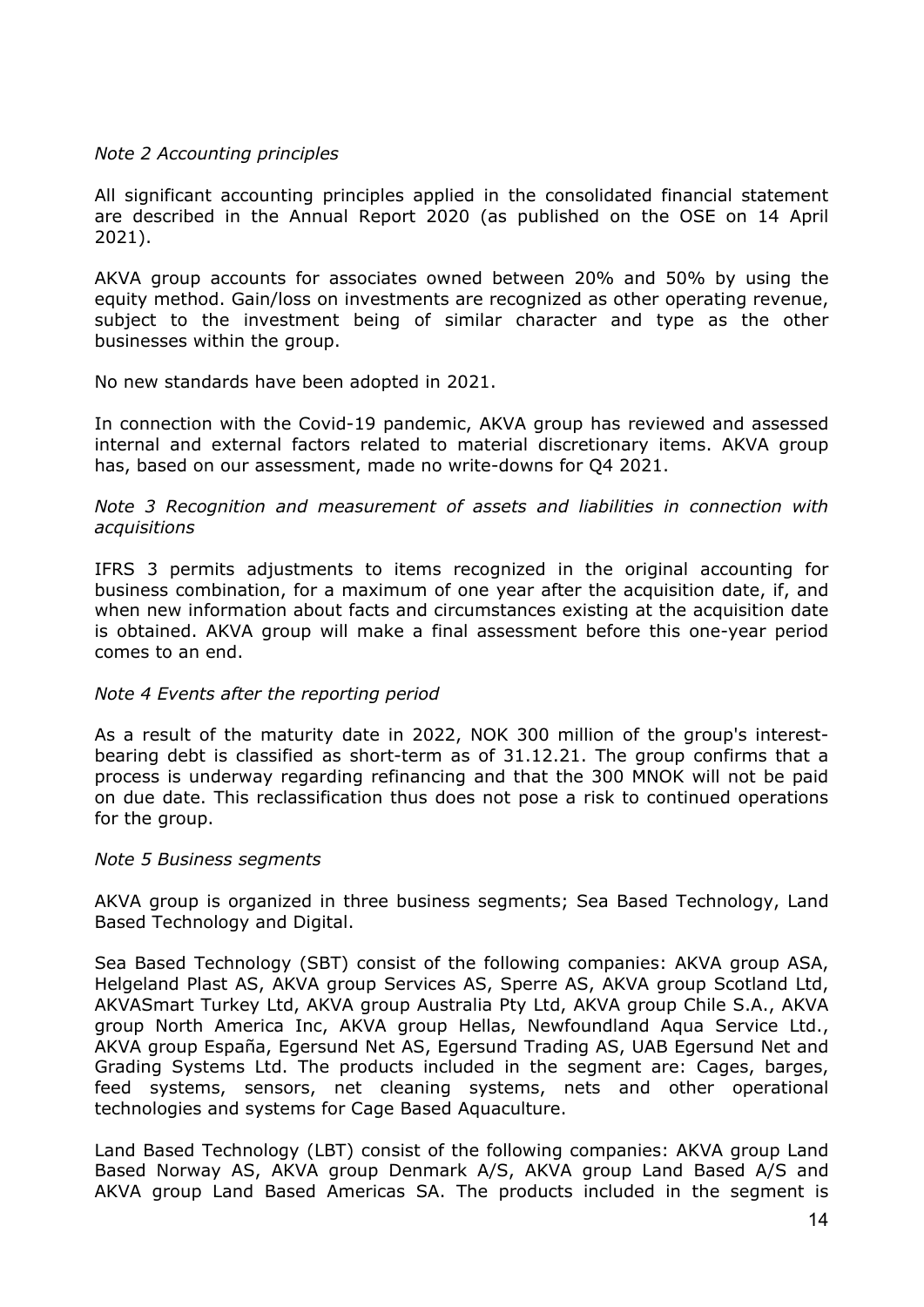recirculation systems and other technologies for land based aquaculture and post smolt facilities.

Digital (DI) consist of the following companies: AKVA group Software AS. The products included in software includes digital solutions and professional services. In addition to AKVA group Software AS the products are sold worldwide through a number of other companies in AKVA group.

The same accounting principles as described for the Group financial statements have been applied for the segment reporting. Inter-segment transfers or transactions are entered into under normal commercial terms and conditions, and the measurement used in the segment reporting is the same as used for the actual transactions.

| (NOK 1000)<br>Q4<br>Q4<br><b>YTD</b><br>Sea based technology<br>Nordic operating revenues<br>368 574<br>368 326<br>1 607 953<br>Americas operating revenues<br>156 823<br>121899<br>503 737<br>Europe & Middle East operating revenues<br>123 649<br>89 391<br>446 457 | <b>INTRA SEGMENT REVENUE</b><br>Operating costs ex depreciations<br>OPERATING PROFIT BEFORE DEPRECIATIONS (EBITDA)<br>EBITDA ex. cyber-attack costs | 648798<br>599 393 | 579863<br>541 374 | 2 558 148 | <b>YTD</b><br>1747955<br>602 111<br>356 095<br>2706161 |
|------------------------------------------------------------------------------------------------------------------------------------------------------------------------------------------------------------------------------------------------------------------------|-----------------------------------------------------------------------------------------------------------------------------------------------------|-------------------|-------------------|-----------|--------------------------------------------------------|
|                                                                                                                                                                                                                                                                        |                                                                                                                                                     |                   |                   |           |                                                        |
|                                                                                                                                                                                                                                                                        |                                                                                                                                                     |                   |                   |           |                                                        |
|                                                                                                                                                                                                                                                                        |                                                                                                                                                     |                   |                   |           |                                                        |
|                                                                                                                                                                                                                                                                        |                                                                                                                                                     |                   |                   |           |                                                        |
|                                                                                                                                                                                                                                                                        |                                                                                                                                                     |                   |                   |           |                                                        |
|                                                                                                                                                                                                                                                                        |                                                                                                                                                     |                   |                   |           |                                                        |
|                                                                                                                                                                                                                                                                        |                                                                                                                                                     |                   |                   |           |                                                        |
| 2 317 426                                                                                                                                                                                                                                                              |                                                                                                                                                     |                   |                   |           | 2 375 753                                              |
| 49 4 04<br>38 490<br>240 722                                                                                                                                                                                                                                           |                                                                                                                                                     |                   |                   |           | 330 408                                                |
| 49 4 04<br>38 490<br>283 622                                                                                                                                                                                                                                           |                                                                                                                                                     |                   |                   |           | 330 408                                                |
| Depreciation<br>35 328<br>42710<br>159 612                                                                                                                                                                                                                             |                                                                                                                                                     |                   |                   |           | 168 282                                                |
| <b>OPERATING PROFIT (EBIT)</b><br>14 077<br>$-4221$<br>81 110                                                                                                                                                                                                          |                                                                                                                                                     |                   |                   |           | 162 125                                                |
| EBIT ex. cyber-attack costs<br>14 077<br>$-4221$<br>124 010                                                                                                                                                                                                            |                                                                                                                                                     |                   |                   |           | 162 125                                                |
| <b>Digital</b>                                                                                                                                                                                                                                                         |                                                                                                                                                     |                   |                   |           |                                                        |
| Nordic operating revenues<br>14 852<br>14 4 35<br>47 590                                                                                                                                                                                                               |                                                                                                                                                     |                   |                   |           | 46 473                                                 |
| Americas operating revenues<br>5 3 4 4<br>4759<br>22 233                                                                                                                                                                                                               |                                                                                                                                                     |                   |                   |           | 19674                                                  |
| Europe & Middle East operating revenues<br>939<br>692<br>3648                                                                                                                                                                                                          |                                                                                                                                                     |                   |                   |           | 2710                                                   |
| <b>INTRA SEGMENT REVENUE</b><br>21 136<br>19886<br>73 471                                                                                                                                                                                                              |                                                                                                                                                     |                   |                   |           | 68 857                                                 |
| Operating costs ex depreciations<br>18 3 68<br>12 2 39<br>62 310                                                                                                                                                                                                       |                                                                                                                                                     |                   |                   |           | 50 802                                                 |
| OPERATING PROFIT BEFORE DEPRECIATIONS (EBITDA)<br>2767<br>7647<br>11 162                                                                                                                                                                                               |                                                                                                                                                     |                   |                   |           | 18 0 56                                                |
| EBITDA ex. cyber-attack costs<br>2767<br>7647<br>14 26 2                                                                                                                                                                                                               |                                                                                                                                                     |                   |                   |           | 18 0 56                                                |
| Depreciation<br>3 0 5 7<br>2 8 0 4<br>12 0 25                                                                                                                                                                                                                          |                                                                                                                                                     |                   |                   |           | 11 118                                                 |
| <b>OPERATING PROFIT (EBIT)</b><br>$-289$<br>4843<br>$-863$                                                                                                                                                                                                             |                                                                                                                                                     |                   |                   |           | 6938                                                   |
| EBIT ex. cyber-attack costs<br>$-289$<br>4843<br>2 2 3 7                                                                                                                                                                                                               |                                                                                                                                                     |                   |                   |           | 6938                                                   |
|                                                                                                                                                                                                                                                                        |                                                                                                                                                     |                   |                   |           |                                                        |
| <b>Land based technology</b>                                                                                                                                                                                                                                           |                                                                                                                                                     |                   |                   |           |                                                        |
| Nordic operating revenues<br>158 942<br>174 416<br>479 808                                                                                                                                                                                                             |                                                                                                                                                     |                   |                   |           | 381 176                                                |
| Americas operating revenues<br>8742<br>2 100<br>$-17301$                                                                                                                                                                                                               |                                                                                                                                                     |                   |                   |           | 20 674                                                 |
| <b>INTRA SEGMENT REVENUE</b><br>161 042<br>157 115<br>488 550                                                                                                                                                                                                          |                                                                                                                                                     |                   |                   |           | 401851                                                 |
| Operating costs ex depreciations<br>152 535<br>149 516<br>487 967                                                                                                                                                                                                      |                                                                                                                                                     |                   |                   |           | 412 223                                                |
| OPERATING PROFIT BEFORE DEPRECIATIONS (EBITDA)<br>8 5 0 8<br>7 5 9 9<br>583                                                                                                                                                                                            |                                                                                                                                                     |                   |                   |           | $-10372$                                               |
| EBITDA ex. cyber-attack costs<br>8 5 0 8<br>7 5 9 9<br>4 2 8 3                                                                                                                                                                                                         |                                                                                                                                                     |                   |                   |           | $-10372$                                               |
| Depreciation<br>3451<br>$-1004$<br>11 0 26                                                                                                                                                                                                                             |                                                                                                                                                     |                   |                   |           | 11 528                                                 |
| <b>OPERATING PROFIT (EBIT)</b><br>5 0 5 7<br>8723<br>$-10442$                                                                                                                                                                                                          |                                                                                                                                                     |                   |                   |           | $-21900$                                               |
| EBIT ex. cyber-attack costs<br>8723<br>$-6742$<br>$-21900$<br>5057                                                                                                                                                                                                     |                                                                                                                                                     |                   |                   |           |                                                        |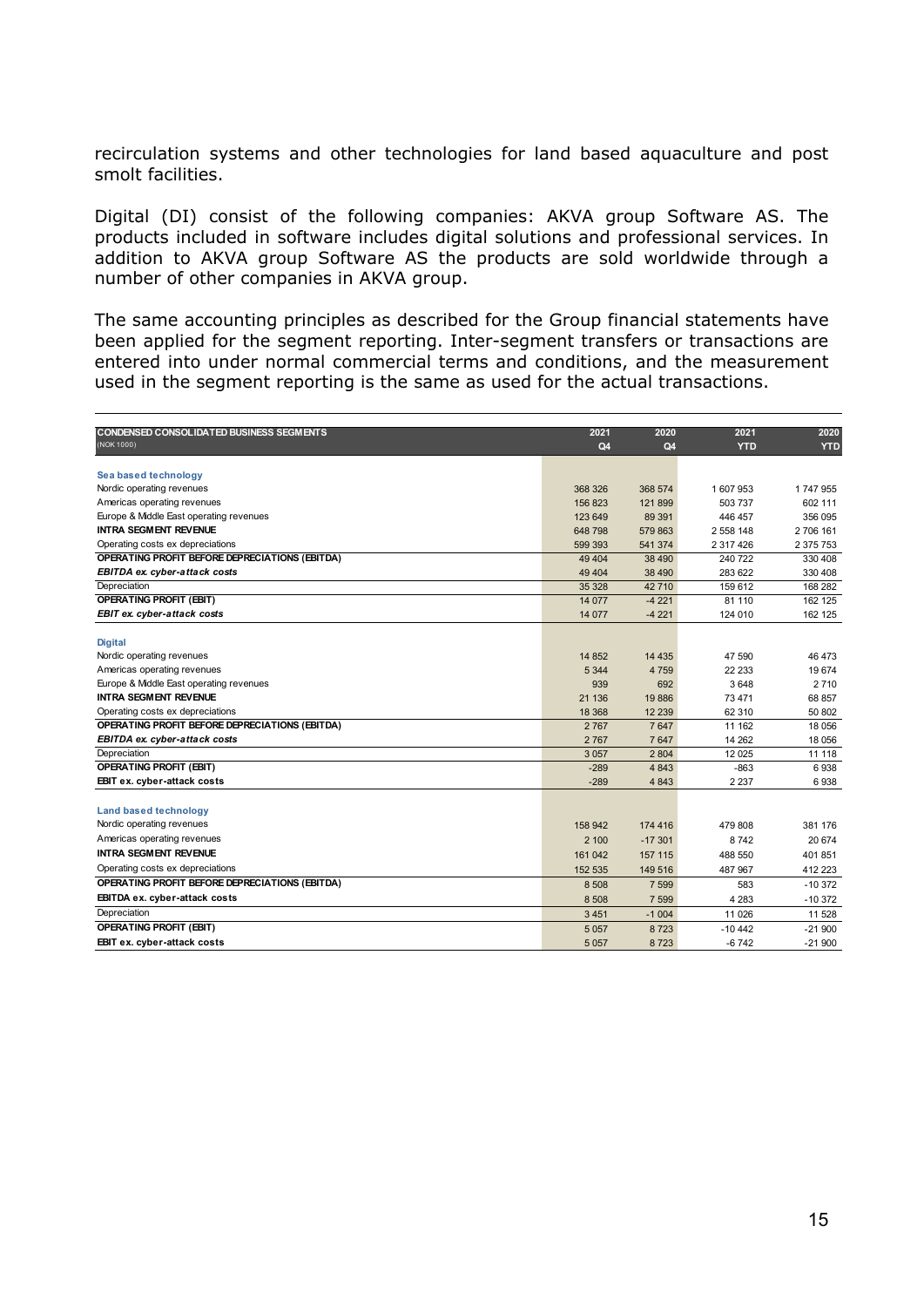|                                           |                    | <b>Number of</b> | <b>Ownership</b> |
|-------------------------------------------|--------------------|------------------|------------------|
| <b>Shareholders</b>                       | <b>Citizenship</b> | shares           | percentage       |
| <b>EGERSUND GROUP AS</b>                  | <b>NOR</b>         | 18 703 105       | 51,0 %           |
| <b>Israel Corporation Ltd</b>             | <b>ISR</b>         | 6 600 192        | 18,0 %           |
| PARETO AKSJE NORGE VERDIPAPIRFOND         | <b>NOR</b>         | 1 415 126        | 3,9%             |
| <b>VERDIPAPIRFONDET NORDEA KAPITAL</b>    | <b>NOR</b>         | 926 818          | 2,5%             |
| SIX SIS AG                                | <b>CHE</b>         | 894 521          | 2,4%             |
| VERDIPAPIRFONDET ALFRED BERG GAMBA        | <b>NOR</b>         | 817834           | 2,2%             |
| <b>VERDIPAPIRFONDET NORDEA AVKASTNING</b> | <b>NOR</b>         | 796 182          | 2,2%             |
| <b>VERDIPAPIRFONDET NORDEA NORGE PLUS</b> | <b>NOR</b>         | 615 614          | 1,7 %            |
| FORSVARETS PERSONELLSERVICE               | <b>NOR</b>         | 517 392          | 1,4%             |
| <b>VERDIPAPIRFONDET ALFRED BERG NORGE</b> | <b>NOR</b>         | 360 613          | $1,0\%$          |
| <b>AKVA GROUP ASA</b>                     | <b>NOR</b>         | 342 895          | 0,9%             |
| J.P. MORGAN BANK LUXEMBOURG S.A.          | <b>LUX</b>         | 321 155          | 0,9%             |
| MP PENSJON PK                             | <b>NOR</b>         | 302 998          | 0,8%             |
| J.P. MORGAN BANK LUXEMBOURG S.A.          | <b>FIN</b>         | 256 590          | 0,7%             |
| EQUINOR PENSJON                           | <b>NOR</b>         | 211 032          | $0,6\%$          |
| <b>PACTUM AS</b>                          | <b>NOR</b>         | 129 988          | 0,4%             |
| <b>DAHLE</b>                              | <b>NOR</b>         | 125 795          | 0,3%             |
| VERDIPAPIRFONDET ALFRED BERG AKTIV        | <b>NOR</b>         | 104 336          | 0,3%             |
| <b>JAKOB HATTELAND HOLDING AS</b>         | <b>NOR</b>         | 100 800          | 0,3%             |
| VERDIPAPIRFONDET EQUINOR AKSJER NO        | <b>NOR</b>         | 100 295          | 0,3%             |
| 20 largest shareholders                   |                    | 33 643 281       | 91,8 %           |
| Other shareholders                        |                    | 3 0 24 4 5 2     | 8,2%             |
| <b>Total shares</b>                       |                    | 36 667 733       | 100,0 %          |

*Note 6 Top 20 shareholders as of 31 December 2021* 

An updated overview of the 20 largest shareholders is available on AKVA group's investor relations webpage, http://ir.akvagroup.com/investor-relations/theinvestor relations webpage, http://ir.akvagroup.com/investor-relations/theshare/largest-shareholders.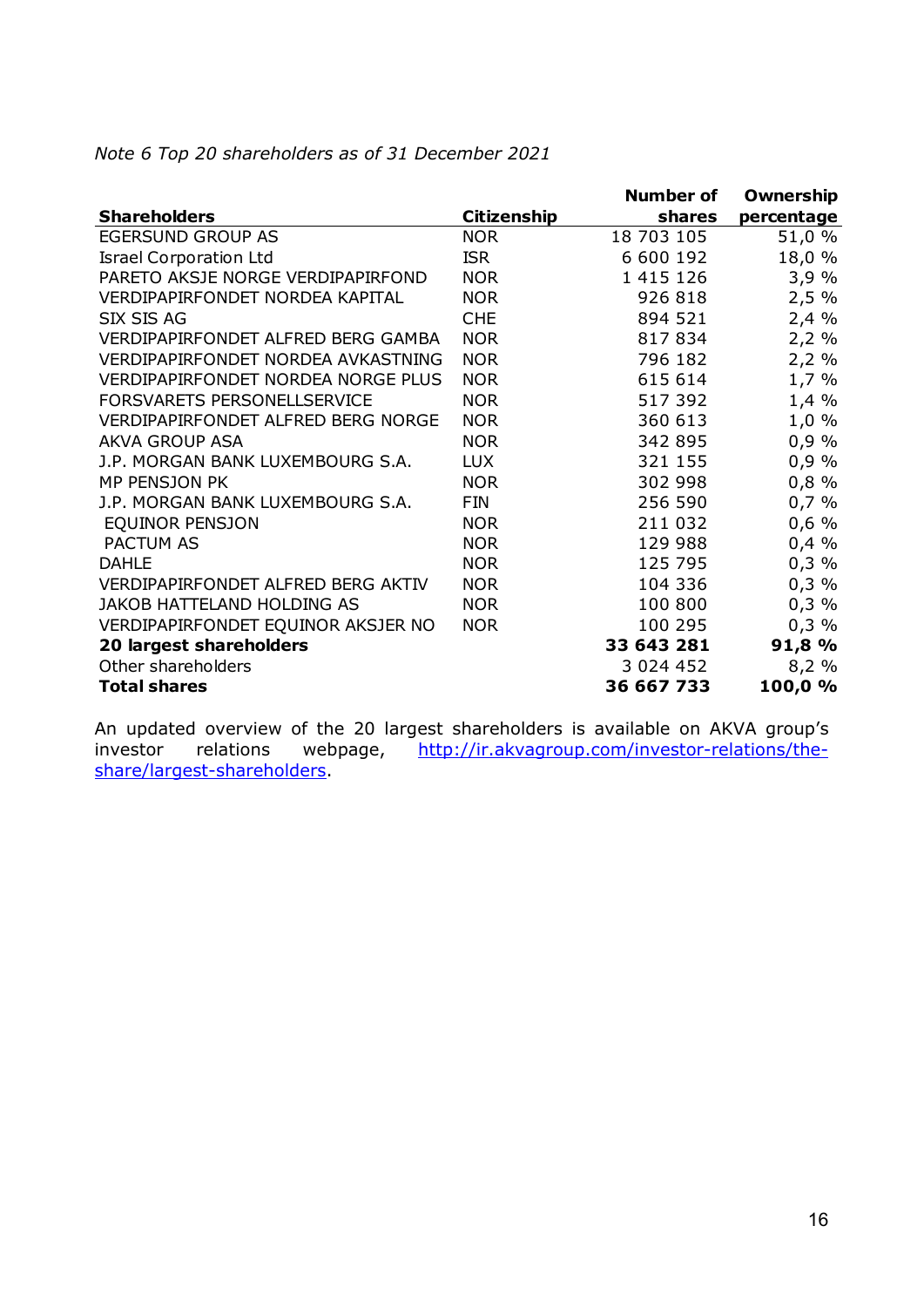# *Note 7 Non IFRS Financial Measures*

*Available cash* is a non-IFRS financial measure, calculated by summarizing all cash in the Group in addition to available cash from established credit facilities.

*EBITDA* – EBITDA is the earnings before interest, taxes, depreciation, and amortizations. It can be calculated by the EBIT added by the depreciations and amortizations.

*EBITDA ex. cyber-attack costs -* EBITDA ex. cyber-attack costs are the earnings before interest, taxes, depreciation, and amortizations, adjusted for the effect of the costs related to the cyber-attack in 2021 to show normalized results for the period. It can be calculated by the EBIT ex. cyber-attack costs added by the depreciations and amortizations.

*EBIT* – EBIT is the earnings before interest and taxes. It can be calculated by the profit before tax added by the net financial items.

*EBIT ex. cyber-attack costs -* EBIT ex. cyber-attack costs are the earnings before interest and taxes, adjusted for the effect of the costs related to the cyber-attack in 2021 to show normalized results for the period. It can be calculated by the profit before tax ex. cyber-attack costs added by the net financial items.

*NIBD -* Net interest-bearing debt is a non-IFRS financial measure, equal to our longterm interest-bearing debt plus liabilities to financial institutions minus our cash at the balance sheet date.

*NIBD / EBITDA* is a non-IFRS measure, calculated as period end NIBD divided by the prior 12 months EBITDA.

*Order backlog* is a non-IFRS measure, calculated as signed orders and contracts at the balance sheet date.

*Order intake* is a non-IFRS measure, calculated as order backlog at the end of period minus order backlog at start of period and revenue in the period.

*ROACE -* Return on average Capital Employed is a non-IFRS financial measure, calculated by dividing the last 12 months EBIT by the average of the Capital Employed on the opening and closing dates of the period under consideration.

*ROCE* – Return on Capital Employed is a non-IFRS financial measure, calculated by dividing the last 12 months EBIT by capital employed at the balance sheet date. Capital Employed is calculated as the sum of NIBD, at the balance sheet date plus equity, deferred tax, and other long-term liabilities. Capital Employed can also be found by the formula (total assets  $-$  cash)  $-$  (total current liabilities  $-$  liabilities to financial institutions).

*Working Capital* is a non-IFRS financial measure calculated by current assets less cash minus current liabilities less liabilities to financial institutions.